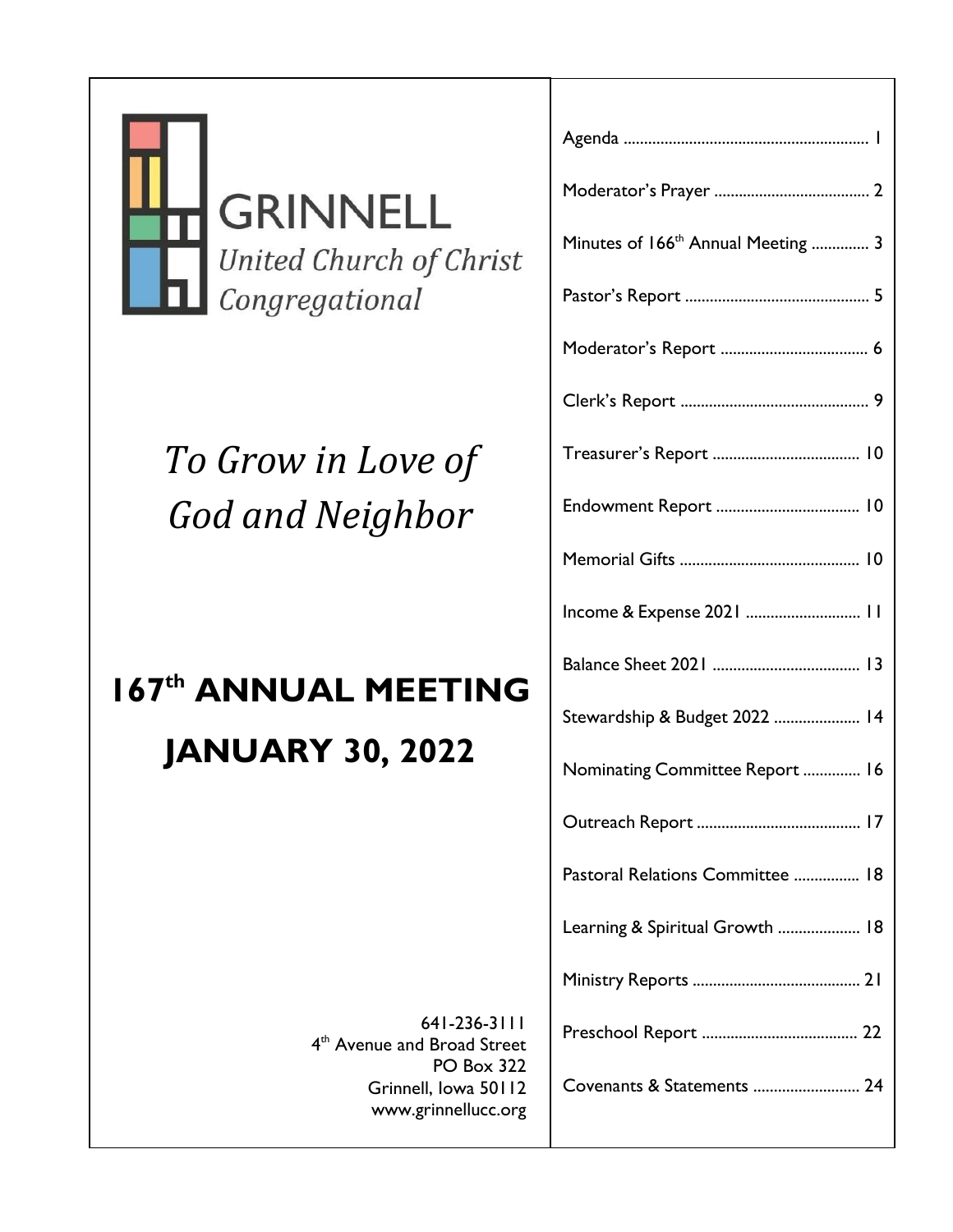### **United Church of Christ – Congregational Grinnell, Iowa January 30, 2022 AGENDA for 167th Annual Meeting**

| <b>Call to Order</b>                                            | John Ashby                           |
|-----------------------------------------------------------------|--------------------------------------|
| <b>Opening Hymn</b>                                             | <b>Blessed Be the Tie That Binds</b> |
| <b>Convening Prayer</b> (on next page)                          | John Ashby                           |
| <b>Approval of Agenda</b>                                       | John Ashby                           |
| Approval of Meeting Minutes of 166 <sup>th</sup> Annual Meeting | Liz Rodrigues                        |
| <b>Looking Back at 2021</b>                                     |                                      |
| Clerk's Report                                                  | Liz Rodrigues                        |
| <b>Treasurer's Report</b>                                       | John Ashby                           |
| Moderator's Report                                              | John Ashby                           |
| <b>Looking Ahead to 2022</b>                                    |                                      |
| Grace Abounds 2.0 : Growing Forward                             | Rev. Jessica Margrave Schirm         |
| Stewardship Campaign Report                                     | Julie Eberbach                       |
| Approval of 2022 Budget                                         | Julie Eberbach                       |
| Report on 2022 Nominations                                      | <b>Terese Grant</b>                  |
| <b>Affirmation of Ministry for Elected Leaders</b>              | Rev. Jessica Margrave Schirm         |
| <b>Moderator Transition</b>                                     | John Ashby / Julie Eberbach          |
| <b>Closing Prayer</b>                                           | Rev. Jessica Margrave Schirm         |
| <b>Adjournment</b>                                              | Julie Eberbach                       |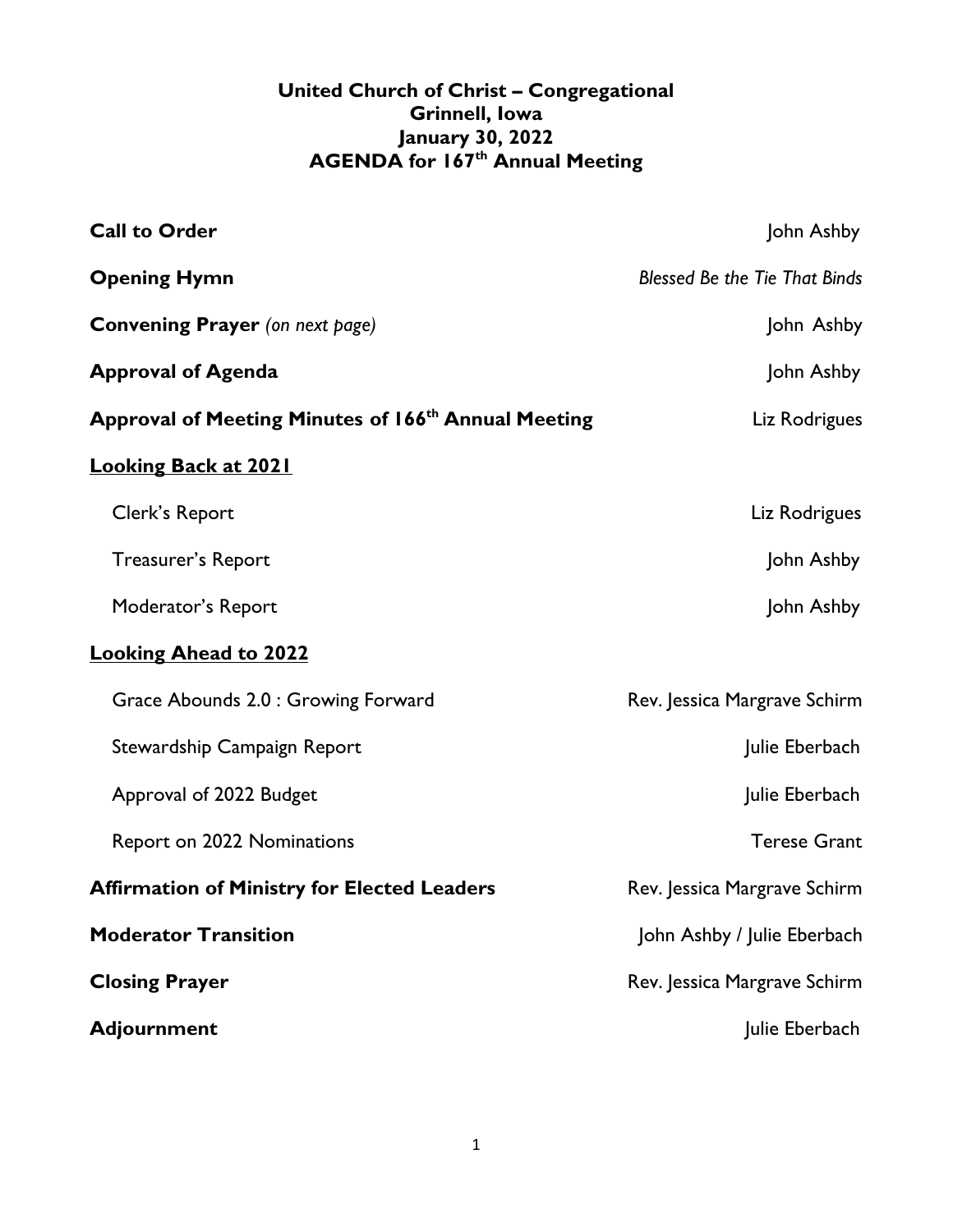### **Moderator's Prayer for 167th Annual Meeting** by *John Ashby*

Oh Holy One, We are grateful for your presence, For your Spirit blessing us throughout this past year; Nudging your way back into our heart, When we needed a little help finding you. And we thank you for your eternal guidance and support, As we sought to live faithfully into our mission to, Serve you, Serve our church, Serve our community, In the presence of the challenges of 2021.

Oh Holy One, Change can be hard for us, And this year demanded we change, In so many ways virtually everything. We have labored much to be up to the task. We have suffered some in this task. We are grateful for your vision, When we could feel it; For your grace, When it filled us; For your spirit filling our hearts, When we needed it; Helping us understand our mission; Serving you, Serving our church, Serving our community, Stumbling uncertainly as we often were. Oh Holy One, Let your Spirit guide and inspire us today, And throughout this new year. Fill our hearts now, As we begin 2022, the New Year. A New Year with promise. A year that leads us to serve you in new ways.

Fill our hearts,

Helping us as we continue our mission of,

Worshiping in new ways,

Learning, adults and children, in new ways.

Serving our community in new ways,

Helping us to live into your wish for us:

"Rejoice always, Pray without ceasing,

Give thanks in all circumstances;

For this is the will of God in Christ Jesus for you."\* *\*1 Thessalonians 5:16-18 (NRSV)*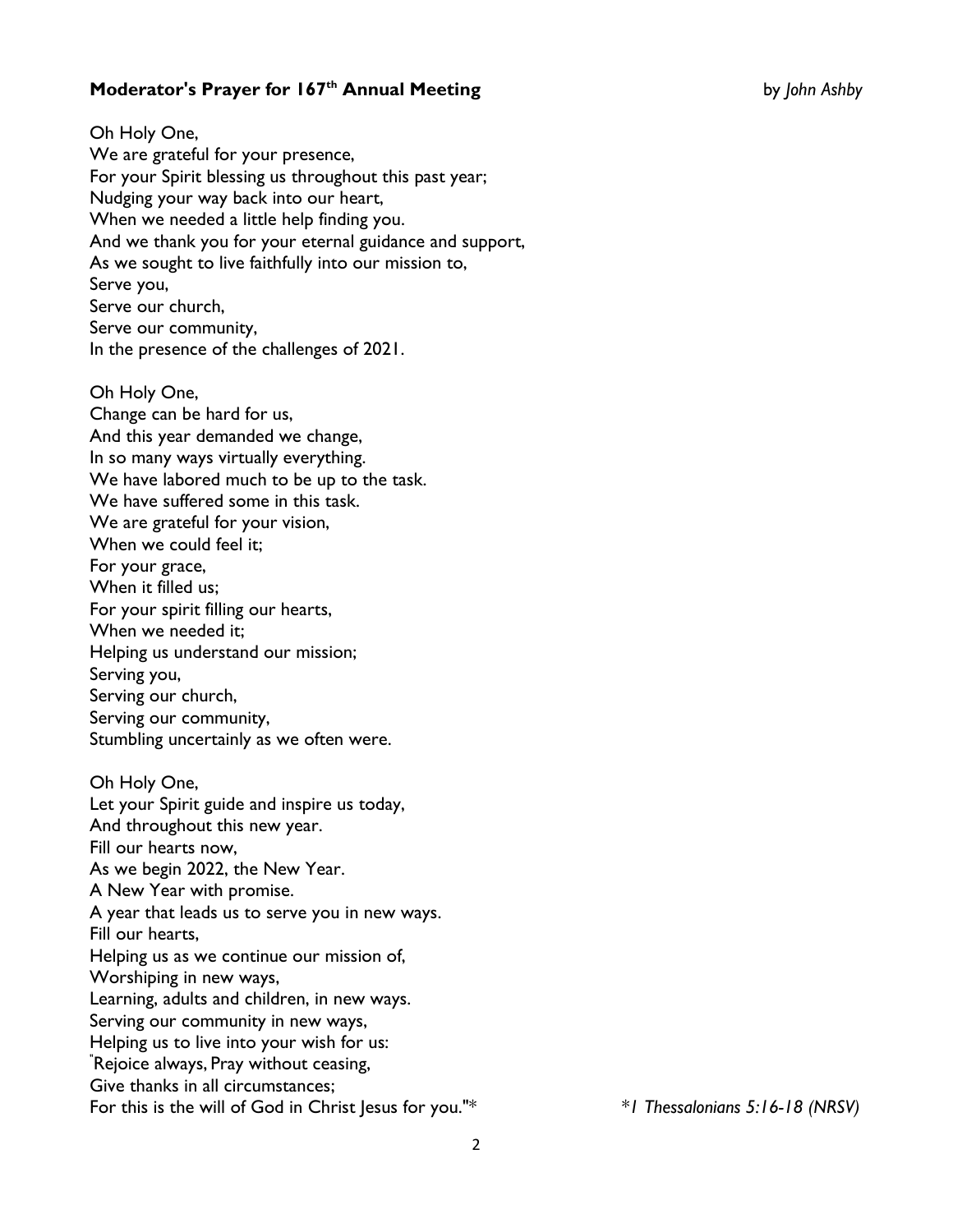### **United Church of Christ – Congregational Grinnell, Iowa January 24, 2021, 11am via Zoom 166th Annual Meeting Minutes**

Moderator Terese Grant called the meeting to order. 37 participants were present at the virtual meeting. The Opening Hymn "*Blessed Be the Ties That Bind*" was played by Kelly Sandquist. Pastor Jessica Margrave Schirm led a convening prayer.

**MOTION:** Approve agenda for Annual Meeting. (Terese Grant on behalf of Governing Board.) **Motion carried.**

**MOTION:** Approve Minutes of congregational meeting in 2020 held January 26. (Liz Rodrigues on behalf of Governing Board.)

### **Motion carried.**

### **Looking Back at 2020**

Clerk's Report Liz Rodrigues The church opened the year with 184 full members and ended the year with 183 full members

### Treasurer's Report New York 1998, and the set of the set of the set of the set of the set of the set of the set of the set of the set of the set of the set of the set of the set of the set of the set of the set of the set

The congregation gave faithfully to sustain the church throughout the extreme challenge of this year. Our expenses were also lower than projected due to curtailed programs. We are in a good financial position despite the uncertainty ahead.

### Moderator's Report Terese Grant

2020 opened with the church set on a path for building on the success of the Grace Abounds campaign to make our space more inclusive, celebrating our twentieth anniversary as an Open and Affirming congregation, and launching a newly envisioned Outreach team and newly created Music Ministry Taks Force. All of these plans were put on hold with the arrival the pandemic. 2020 turned out to be a year of struggling to maintain worship and community in any way feasible, which we did with the immense effort of our pastor and staff. This has been a difficult year by all measures. The end is not yet in sight, but we look forward to the day when we can return to the more typical work of the church. (See also full report in annual report.)

### **Looking Ahead to 2021**

Stewardship Campaign John Ashby

Current stewardship results are \$233,119 pledged, another \$11,000 just awaiting the pledge cards. Looking at \$244,119, we are almost at our goal of \$247,000. The generosity of our church family is a blessing.

Approval of 2021 Budget John Ashby John Ashby John Ashby John Ashby John Ashby John Ashby John Ashby John Ashby

**MOTION:** Approve 2021 Budget with projected expenses of \$303,222 as put forth by Governing Board.

### **Motion carried. (Zoom poll)**

Approval of changes to bylaws and the set of the set of the set of the set of the set of the set of the set of the set of the set of the set of the set of the set of the set of the set of the set of the set of the set of t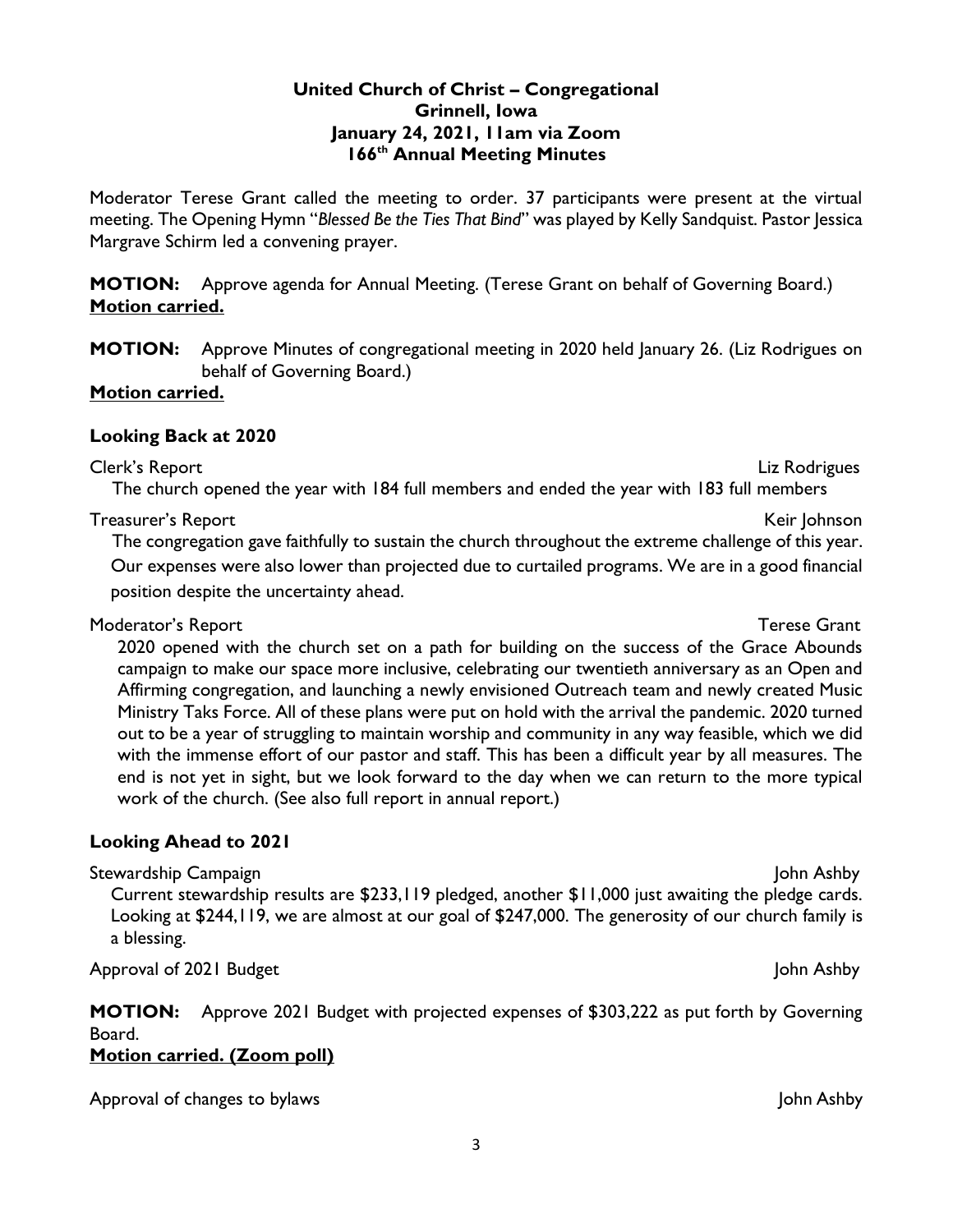**MOTIONS:** Approve proposed changes to bylaws by voting on each proposed change individually:

MOTION: Approve to change Article VII from the heading "ARTICLE VII -PRESCHOOL" to the heading "ARTICLE VII –AFFILIATED ENTITIES" and for this ARTICLE VII to now include both of our Affiliated Entities -the UCC Community Preschool & the Children's Choir.

MOTION: Approve to add the words "and Grinnell's Children Choir" to the last dot under Section 2 of Article IX Elections to clarify that the Grinnell UCC members of the Children's Choir Board are elected in the same manner and with the same terms as are the members of the UCC Preschool Board.

MOTION: Approve to add a paragraph (a new dot) under Section 2 of Article IX to clarify the terms of the members of the Outreach Ministries Committee.

MOTION: Approve to add a new section "E." under Article V to establish the organizing principles of the Outreach Ministries Committee.

MOTION: Approve to update section "7," under Article VI to current day endowment fund best practices and congruent with the way our Endowment Committee is currently functioning. This new wording will allow the committee to continue using best practices and be in compliance with the bylaws. **Motions carried. (Zoom polls)**

Report on 2021 nominations And the Second Second Second Second Second Second Second Second Second Second Second Second Second Second Second Second Second Second Second Second Second Second Second Second Second Second Secon

MOTION: Elect the following slate of nominees to serve on boards and committees for the 2021 church year:

Governing Board–Moderator-elect, Julie Eberbach; Moderator, John Ashby; Past-moderator, Terese Grant; Clerk, Liz Rodriques; Treasurer, Keir Johnson, Members-at-large, Troy Dillon and Ross Haenfler

Outreach Ministries Committee –Kelsey Sandeno, John Noer, Dave Eberbach, Barbara Johnson, Rita Ferneau, Allison Vosburg, and Sarah White

Endowment Fund Committee–Jo Becker, George Britton, Andrew Graham, Dan Rodrigues, and Pam Vosburg

Preschool Board–JoAnn Britton and Jeananne Schild **Motion carried. (Zoom poll)**

Affirmation of Ministry for Elected Leaders **Rev.** Rev. Jessica Margrave Schirm Pastor Jessica Margrave Schirm led the Commissioning of Elected Leaders.

Terese Grant thanked the 2020-21 Governing Board for their service and formally handed the role of Moderator to John Ashby.

Pastor Jessica Margrave Schirm led a Closing Prayer.

Josh Ashby adjourned the meeting.

*Respectfully submitted by Liz Rodrigues, Clerk*

*A full copy of the church bylaws amended on January 24, 2021 can be found on the church website at [https://meetgrinnellucc.org](https://meetgrinnellucc.org/) under "Governance".*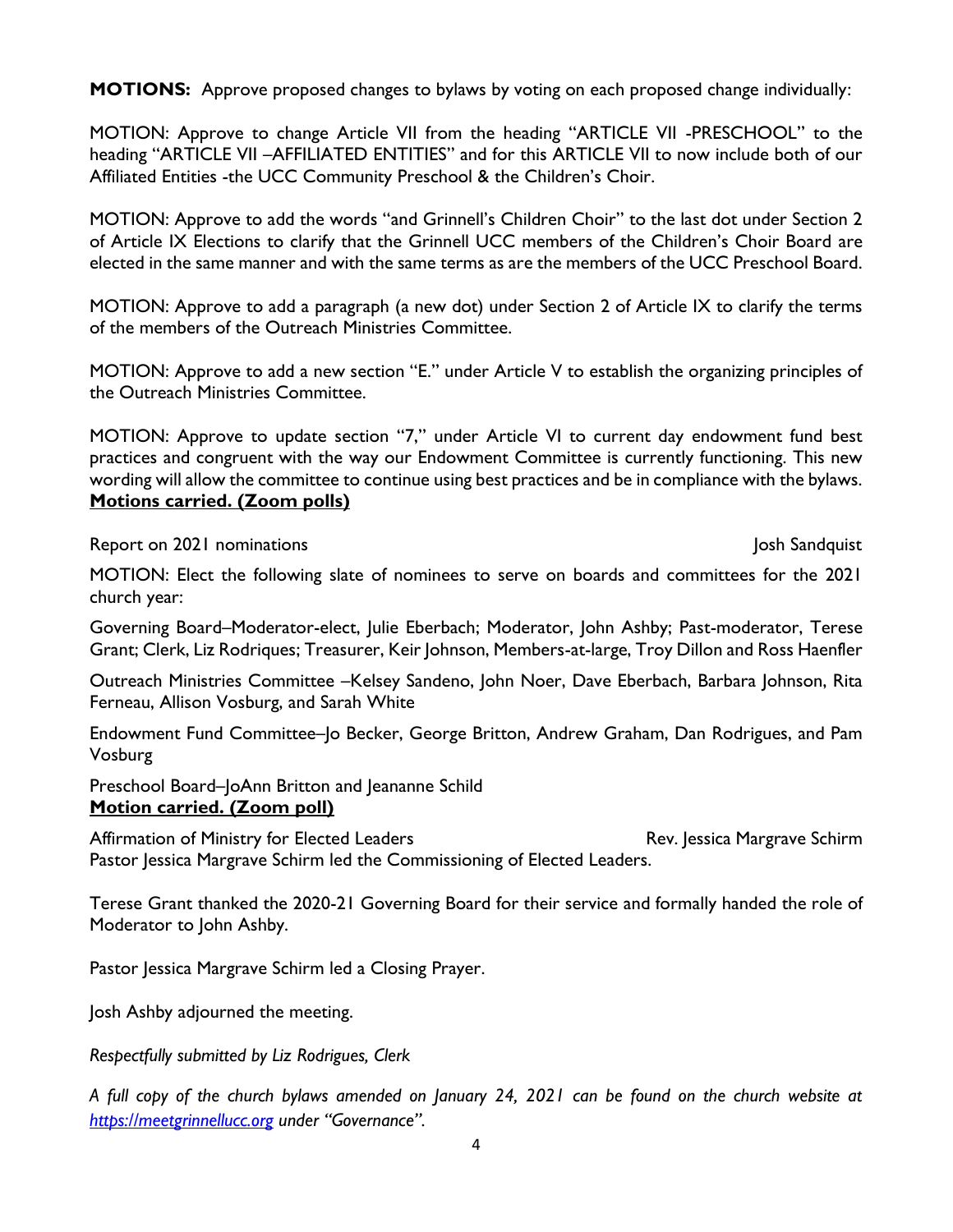I have this quote by author L.R. Knost hanging in my office:

*Life is amazing. And then it's awful. And then it's amazing again. And in between the amazing and awful it's ordinary and mundane and routine. Breathe in the amazing, hold on through the awful, and relax and exhale during the ordinary. That's just living a heartbreaking, soul-healing, amazing, awful, ordinary life. And it's breathtakingly beautiful.*

When I think back over 2021 - not only in the life of Grinnell United Church of Christ - Congregational, but for the entire world - this quote feels more relevant than ever. At the start of 2021, Covid-19 vaccines were still a ways off for most of us, we were worshiping solely online, and we were ever so weary of life in the midst of a pandemic, not even realizing at that point that we weren't even halfway through it yet. By the summer all adults were eligible for vaccines, we resumed worship in the Sanctuary (masked, distanced, without singing), later in the summer our teens could be vaccinated and there was real hope that things might be returning to normal as evidenced by a return to in person (with a hybrid option) Sunday School and OWL at the start of our program year. Then came the Delta variant, and we watched numbers rise again. But then booster shots became available and children 5+ could be vaccinated and we rejoiced at being able to have a traditional Christmas Pageant and to sing Silent Night on Christmas Eve. As we rang in 2022, our third calendar year living with a pandemic, the Omicron variant emerged and we moved back to Zoom worship for a few weeks to let this wave of cases subside. Awful. Amazing. Awful. Ordinary. Routine. Hopeful. Awful. Amazing. Awful.

### *Breathe in the amazing…*

Friends, Grinnell United Church of Christ was AMAZING in 2021 in so many ways. One of the key things we are learning from this pandemic is how our initial imagining of our Grace Abounds Accessibility and Welcome project was unintentionally narrow. Now we realize that to be a truly welcoming and accessible community of worship we must have online and live-stream worship and Christian Education options available - not just during a global pandemic, but always. Because our 2019 Grace Abounds renovations came in under budget (AMAZING) and your abundant generosity (AMAZING) allowed us to meet and exceed that financial investment, we had the resources available to invest in the technology necessary to make our online presence permanent.

Even though it wasn't always safely possible to engage in in-person mission projects, that didn't deter Grinnell United Church of Christ from living into its mission and vision. From our robust outreach giving, to our ongoing partnership with MICA, to the support our pastor's discretionary fund and Grinnell Ministerial Association vouchers provides for our neighbors, to being a 5 for 5 congregation year after year, to the books we purchased in support of our Global Missions partners Bruce and Linda Hanson, to providing an enormous amount of personal care products to be included in the Christmas Shares program for 2021, it is truly AMAZING to reflect back on the impact - seen and unseen - that our love of God and neighbor has made in Grinnell and around the world.

And if you were able to attend either in person or via live-stream then you know how AMAZING it was to be in worship together for both our Christmas Pageant and our Christmas Eve service. After not being able to worship in-person for those services in 2020, I don't think we will ever take the gift of those sacred worship experiences for granted.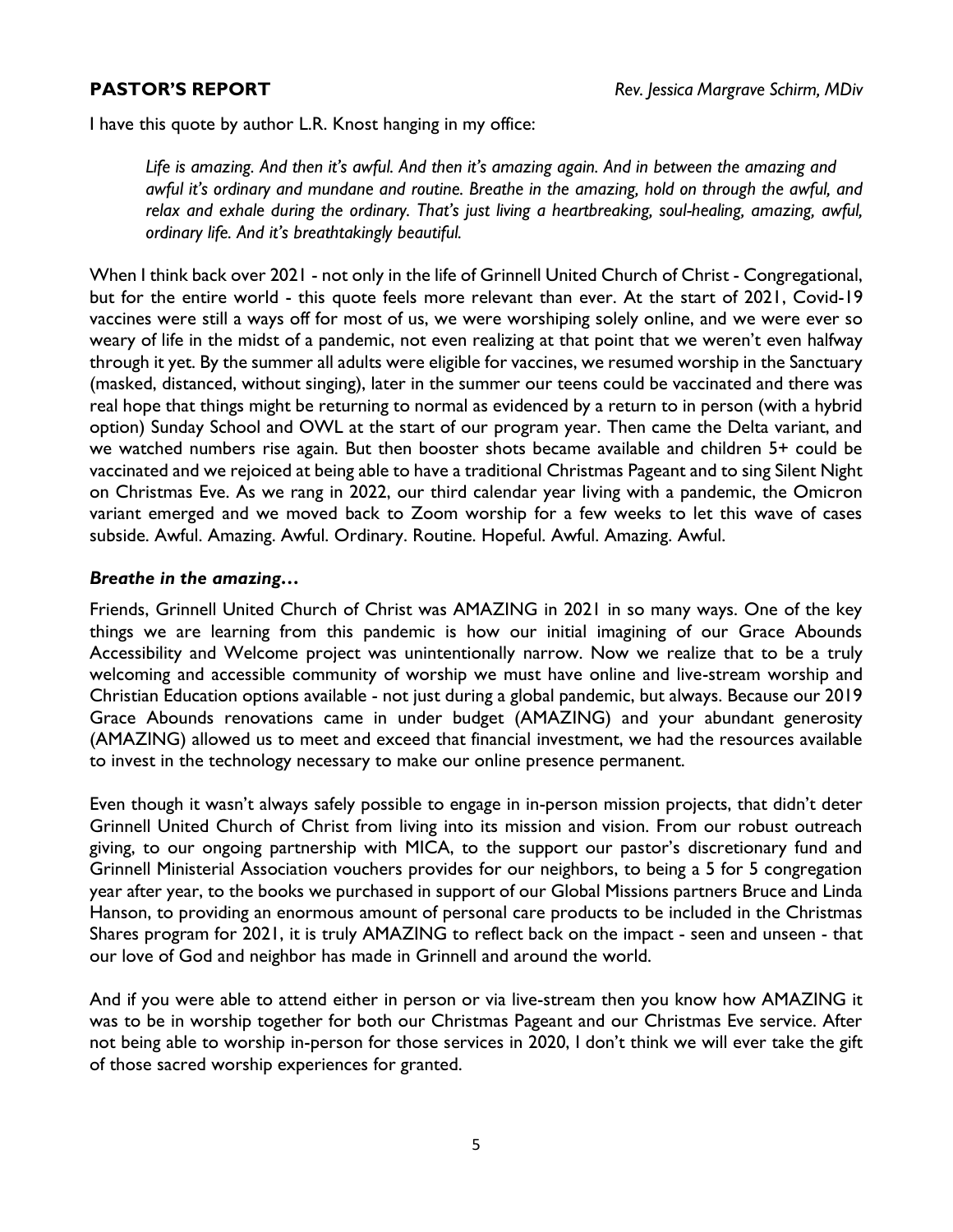### *Hold on through the awful…*

In reflecting over 2021, I'd be remiss to not mention the hard parts of the year. I'll never forget the way our leadership - Governing Board, Covid Task Force and Church Staff - agonized over doing the right thing with regards to returning to in-person worship. The way we wrestled with how to keep one another safe and how to love God and neighbor, while also acknowledging the deep need to be present with one another during worship, was intense and inspiring. I am so grateful for the intention and wisdom that our leadership displayed throughout the year.

In 2021 several of our beloved church members died, others struggled with increased health issues resulting in their inability to worship in person with us as often as they would have liked, many of our church families endured their own Covid infections, our youngest children still are not eligible for a vaccine. Through it all we've held on to one another. Our faith has anchored us, our community has supported one another, and the Holy Spirit has been our companion and comfort as we've navigated the worst. Thanks be to God.

### *Relax and Exhale during the ordinary…*

Perhaps the greatest gift of 2021 were those moments when life felt, however fleetingly, normal. The routine of Sunday morning worship, being able to travel a bit more and see loved ones for holidays and special occasions, kids being back in school consistently - even when it didn't last long, those moments where we could relax and exhale were precious. There is so much potential on the horizon for ways in which we might grow and expand and dream new dreams as a church - you'll hear more about that at the annual meeting. When I think about what might be in store for Grinnell United Church of Christ in the next few years, I get goosebumps. But before all of that comes to pass, I am reminded that the bulk of the Christian year consists of Ordinary time. My deepest prayer for us as we enter into 2022, is that we would have extended periods of time where we can relax, exhale, and rest in Christ. Thank you for your faithfulness as we continue to navigate this heartbreaking, soul-healing, amazing, awful, ordinary life. You, members and friends of Grinnell United Church of Christ - Congregational, are breathtakingly beautiful.

### **MODERATOR'S REPORT** *John Ashby, Moderator*

2021 was quite a year indeed.

The ongoing pandemic set a lot of obstacles in our way, required much attention, and yet in many ways, given all of our faithful responses, we have come through better prepared to serve our mission *because*  of the pressure the virus placed on us. This forced us to focus on ways of expanding our worship, education, and church meeting offerings so that they are more inclusive and easier for people to participate. Moving in these directions might not have happened at all, much less as quickly, without this pressure.

Financially we are on a very sound footing, which is amazing, as many churches are suffering badly from the extra pressures of the past years:

- Pledging came in very close to our budget, a testimony of the faithful support we all have for our church.
- The loan we took out from the endowment to finance the Grace Abounds project including accessibility improvements has been fully paid back.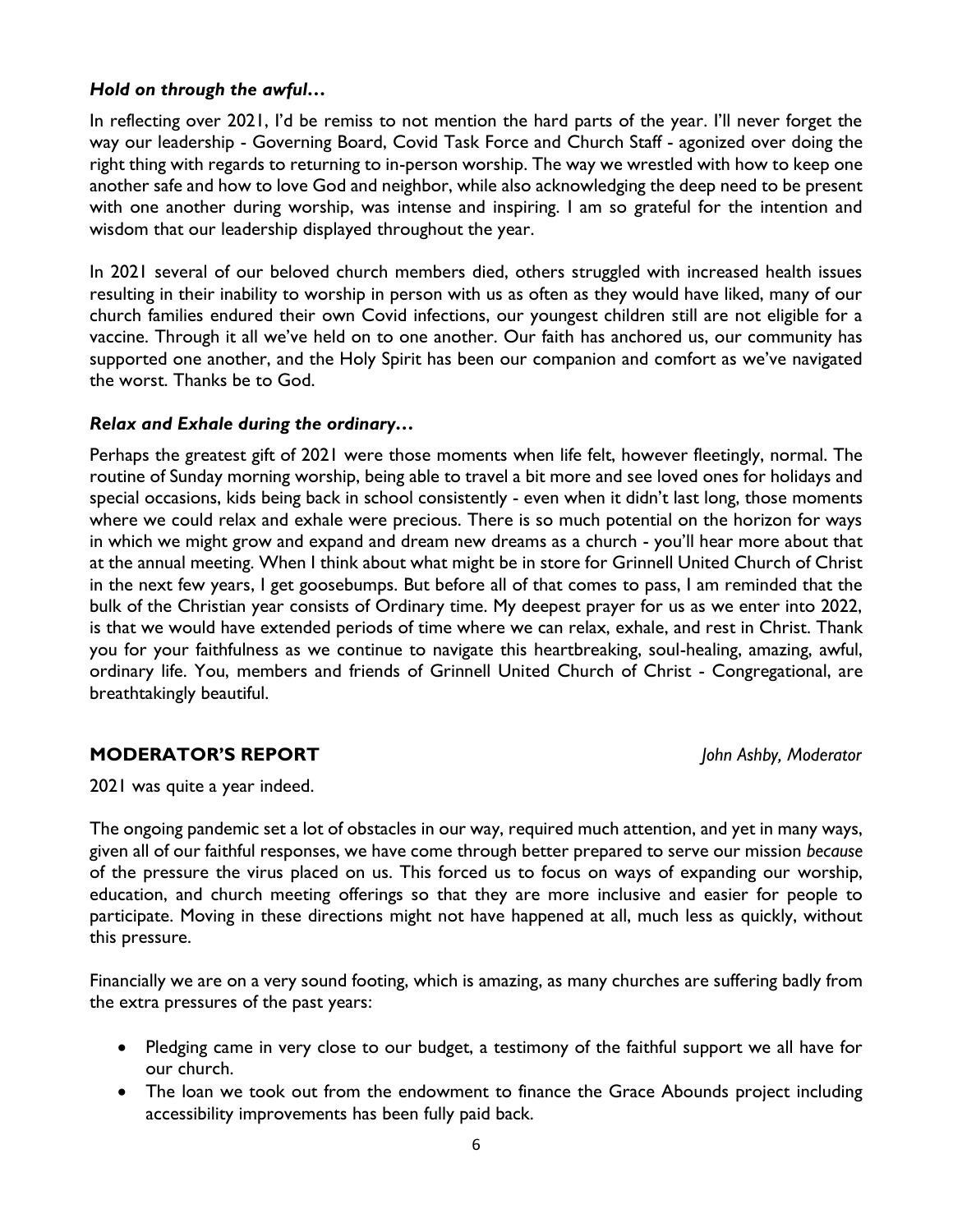Worship structure has actually improved as a direct result of the pressures of the pandemic:

In addition to in person worship as before we developed multiple options for worship as a direct response to the limitations, including Zoom and Live-Streaming, making our worship more accessible to more people.

Education options have improved as well:

Our education now also includes Zoom options; including both the fully distanced all participants Zoom in, to the hybrid option of some meeting together in person while others can Zoom in from wherever they are.

UCC related meetings have also benefited:

Although in person meetings are resuming, we now have experience in allowing some to participate through Zoom, making physical presence in the church not a requirement. This hybrid requirement has been working well for the Governing Board, and can function similarly for other groups as appropriate. Although meeting in person certainly has many advantages, being able to Zoom in from wherever you are has benefits as well; Zooming means not having to spend the additional time of getting to the church, not having to arrange child care, not having to change clothes, not having to brush your teeth (although I do kinda feel compelled to anyway). Having such flexibility in meeting is actually something that I was pursuing in my pre-Grinnell era as a way to open leadership participation to those for whom regular in-person meetings would often be at best very difficult and in some cases would make it impossible for some people to participate in leadership at all. This is a good thing!

### House and Space:

Our church suffered some damage from the 2020 Derecho, including tragic loss of trees and damage to one of the stained glass windows. Gratefully, all in all, minor and with the exception of the loss of big trees, easily repaired. A new tree was planted on Pentecost Sunday 2021. Insurance will cover the storm damage to the window, and the Bricks and Mortar Fund will be utilized to pay for further upkeep to other windows. Stained glass window repair is set to begin in January 2022.

### Organizational Additions:

This is the first full year of a functioning Pastoral Relations Committee and this is serving well, providing the support that the pastor and congregation needs. This is also the first full year of having a Tech Team who assist with Zoom and Livestream worship services.

### Pastoral Support from Henry Rietz:

An Ecclesiastical Council was held in the fall in order to approve Henry Rietz to proceed with the ordination process at our church. Plans for a call for Henry here at Grinnell UCC are in the works.

### **Grace Abounds 2.0 – Growing Forward**

Music Ministry

• Ken had intended to retire this summer, and although this may be a little flexible, we need to plan for this. One step for 2022 is we need to re-start the Grinnell UCC Music Ministry group to look at how our music ministry needs to evolve into the future to serve our needs.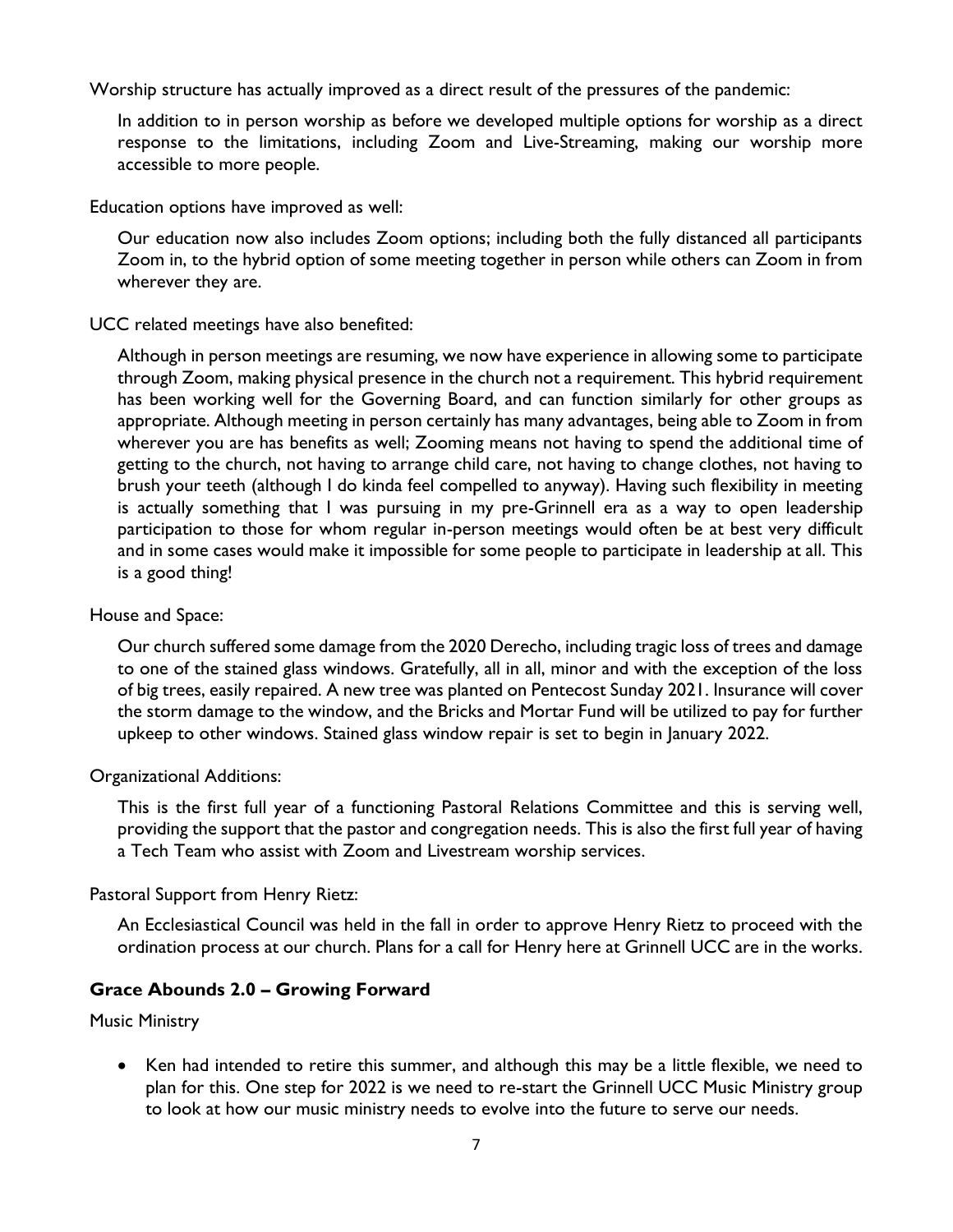- One music step forward, our church has acquired a church-based licensing system so that we do not run afoul of copyright problems based upon the music we present in worship. Not all the music we present in church can be freely presented. This issue came directly to all UCC churches from UCC in Cleveland as it is a problem that has caused many churches problems, meaning surprise demands for money for having presented something that was copyrighted and not free to use. The system is fairly easy to monitor and is pretty amazingly inexpensive.
- The Board is also investigating options that may exist to bring in a church music consultant with experience in transitioning forward with our Music Ministry. This is in the beginning stages of asking around to people and to Conference Personnel for recommendations of how and with whom to move forward into our new Music Ministry possibilities.

CE and Outreach Ministries

• Erin has achieved a life-long goal of creating a Music business of her own and has tendered her resignation. Sad for us, but very happy for her. The job she was actually doing had transformed rather significantly from the expectations when she first joined. The Board is looking at options for what skills we really are looking for with a bent towards if not ordained ministry, a more directly ministerial approach to the various parts of the position that is really a full-time position. Our best estimates as of this writing are that netting out expenses already on books for Erin's former position, a new full-time position would require only an additional \$11,724 for 2022 (if it began in July) and would require an additional \$36,234 for a full year of 2023.

I want to give a special call out to all the effort that went into putting our services and meeting capabilities accessible and on-line. Many people put a lot of work into this, and we are grateful for the outcomes. We are not finished, there are improvement areas, but we are functioning pretty well now and look forward to improving into the future. Thank you to all who worked on, many of whom are still working on, this tech transition.

Thank you and grateful blessings to all of us for our faithful support during our efforts to steer through this pandemic. We got here by patiently and even hopefully working together, accepting some setbacks, frequently not liking the setbacks but with an air that we are doing the best we can in a very, very trying situation.

2022 is looking up. Omicron is a bit of a hiccup but the vaccinations are working and the world is moving towards getting together in a more normal, meaning pre-2020, fashion.

Pray, please, that 2022 can soon put at least the worst of this pandemic behind us, and we can Grow Forward, in faith, in serving God, our church mission and our community.

*Minutes of Governing Board meetings are posted on the Church website:* [https://meetgrinnellucc.org](https://meetgrinnellucc.org/)*. The elected members of the 2021 Governing Board were John Ashby, Troy Dillon, Julie Eberbach, Terese Grant, Ross Haenfler, Keir Johnson, Liz Rodrigues.*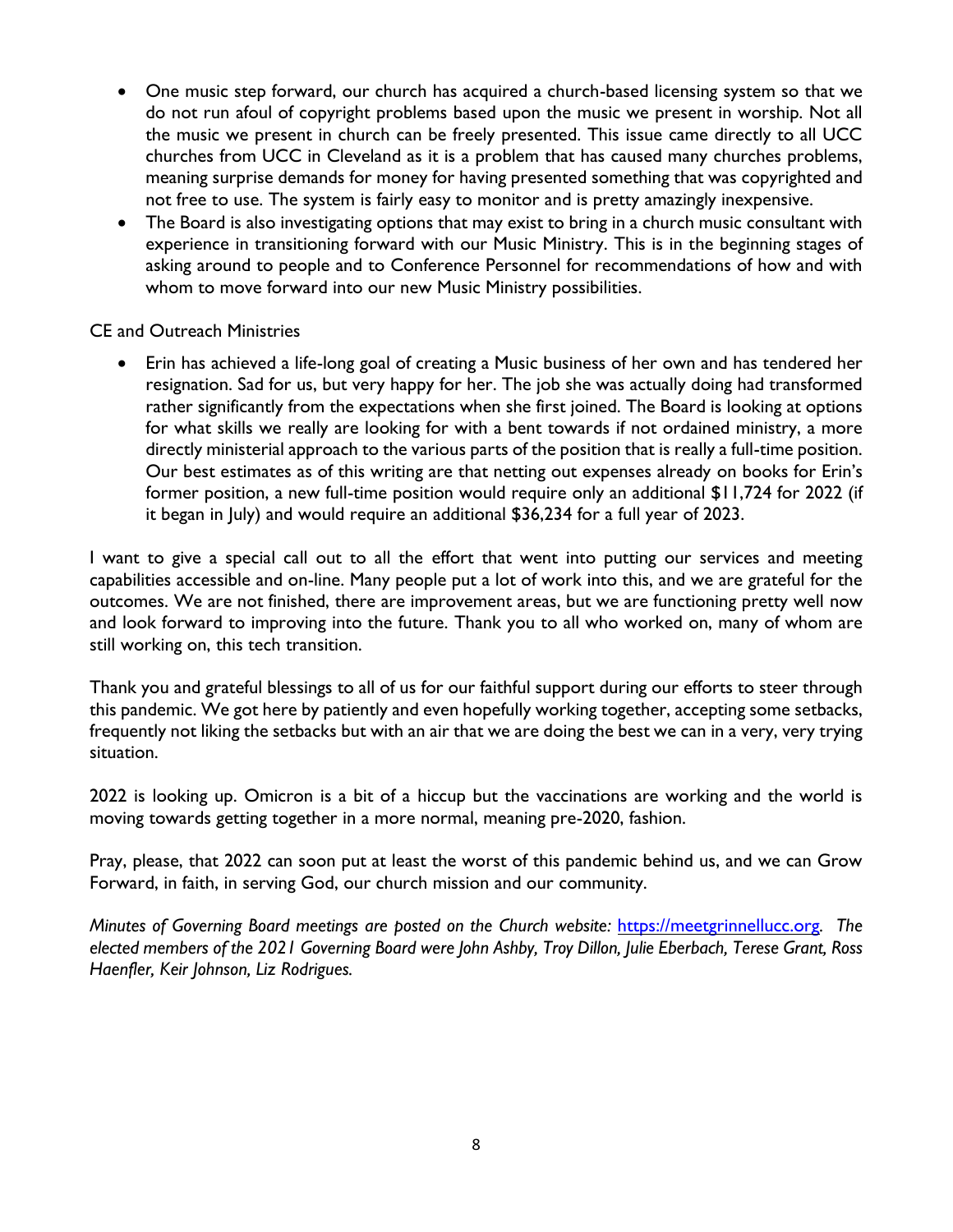### **CLERK'S REPORT** *Liz Rodrigues, Clerk*

### **In Memorium:**

| <b>Number</b>                                    | <b>Name</b>                                                                                                                  | Died       | <b>loined</b> |                                                                      |     |  |  |
|--------------------------------------------------|------------------------------------------------------------------------------------------------------------------------------|------------|---------------|----------------------------------------------------------------------|-----|--|--|
| 4694                                             | <b>Addison Jones</b>                                                                                                         | 06/18/2021 | 11/03/1940    |                                                                      |     |  |  |
| 5255                                             | Wilma Vosburg                                                                                                                | 06/18/2021 | 10/16/1955    |                                                                      |     |  |  |
| 6947                                             | Lois Strickler                                                                                                               | 09/29/2021 | 12/02/2018    |                                                                      |     |  |  |
| <b>Membership Statistics:</b>                    |                                                                                                                              |            |               |                                                                      |     |  |  |
|                                                  | Members Reported to Iowa Conference, January 1, 2021<br><b>Associate Members</b><br><b>Total Members</b>                     |            |               | 183<br>12<br>195                                                     |     |  |  |
| Reactivated                                      | Members Received During Year:<br>Letter of Transfer<br>Affirmation of Faith<br>Confirmation<br><b>Total Members Received</b> |            |               | 0<br>0<br>0<br>$\mathbf 0$<br>0                                      |     |  |  |
| Death<br><b>By Request</b>                       | Members Removed During Year:<br>Letters of Transfer<br>By action of Church Council<br><b>Total Members Removed</b>           |            |               | 3<br>0<br>$\boldsymbol{0}$<br>$\mathbf 0$<br>$\overline{\mathbf{3}}$ |     |  |  |
| <b>Associate Members:</b><br>Received<br>Removed | <b>Net Change in Associate Membership</b><br>Members Reported to Iowa Conference, December 31, 2021                          |            |               | 0<br>0<br>0<br>180                                                   |     |  |  |
|                                                  | <b>Associate Members</b>                                                                                                     |            |               | 12                                                                   |     |  |  |
|                                                  | <b>Total Members</b>                                                                                                         |            |               |                                                                      | 192 |  |  |
| Members Received by Letter of Transfer: 0        |                                                                                                                              |            |               |                                                                      |     |  |  |
| Members Received by Affirmation of Faith: 0      |                                                                                                                              |            |               |                                                                      |     |  |  |
| Confirmands: 0                                   |                                                                                                                              |            |               |                                                                      |     |  |  |
|                                                  | <b>Associate Members Received: 0</b>                                                                                         |            |               |                                                                      |     |  |  |

## **Baptisms: 0**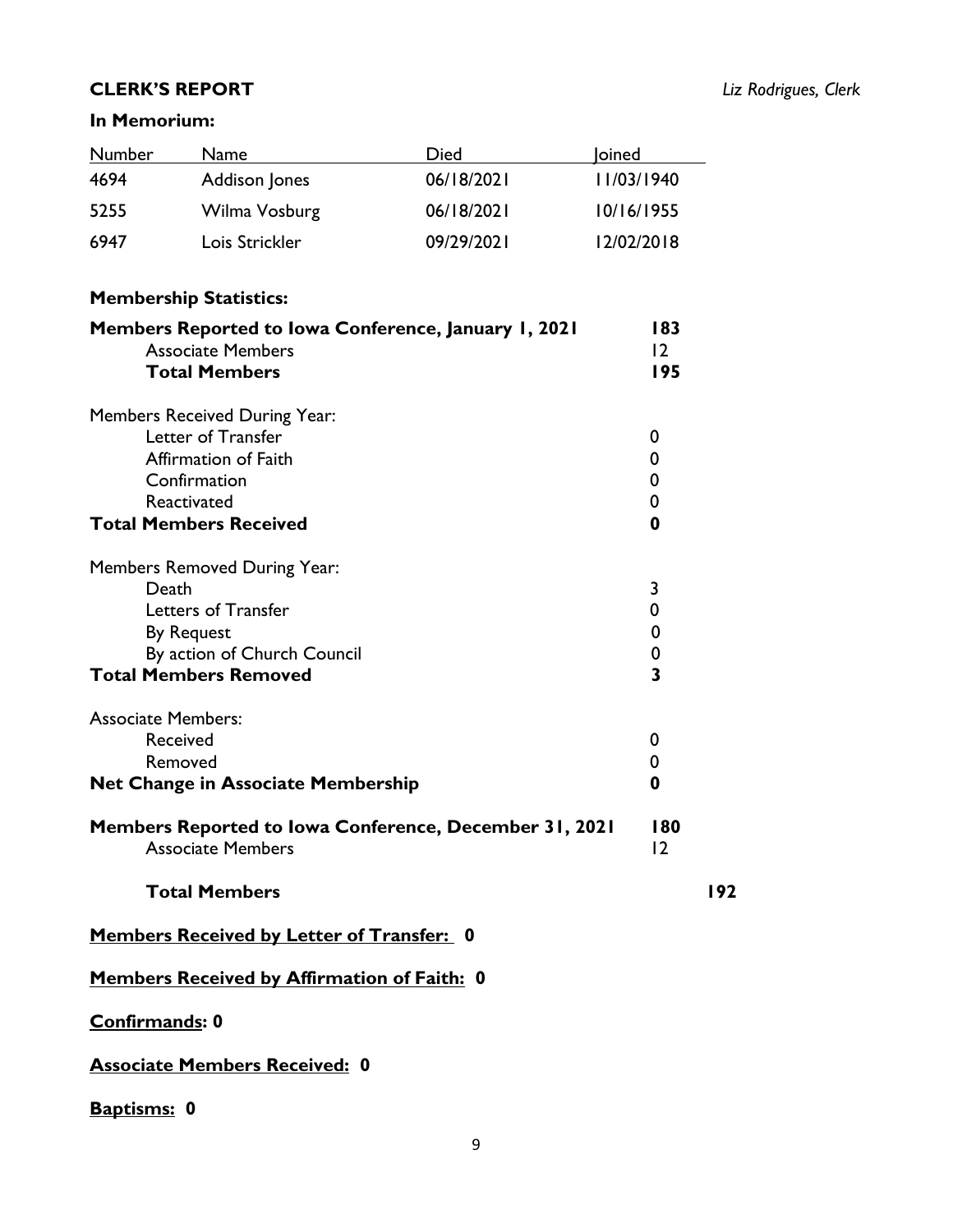### **Members Removed by Request: 0**

**Associate Members Removed by Request: 0**

**Members Received from Inactive: 0**

**Letters of Transfer Out: 0**

**Members Removed, Out of Town or No Addresses: 0**

### **TREASURER'S REPORT** *Keir Johnson, Treasurer*

Church finances generally held up well despite the continuing adjustments of our second year of online church life. We were able to achieve our Outreach and Mission goals, ending the year almost exactly on budget: overall expenses came in right on budget with pledge income slightly lower than budget but within the expected range. *(\$10,000 in 2021 pledged income arrived in early 2022 - E. Haas)*

### **ENDOWMENT REPORT** *Pam Vosburg, Endowment Committee Chair*

The Endowment Committee meets quarterly in January, April, July and October. The committee, benefiting from professional advice of broker Austin Jones with Grinnell Wealth Management, reviews the portfolio and approves transactions to balance the portfolio and stay within the parameters of a moderate growth allocation of assets. As of 9-30-2021, the market value of the endowment was \$1,192,091.37. This value is averaged with the prior four years market values to compute the amount of endowment earnings to be distributed to operating expenses. In 2021, 4.5% of the average portfolio balances resulted in distributions of \$45,559 to the following 2022 budget items - 40% Trustees, 15% Scholarship, 25% Local Outreach, 20% Mission and Outreach.

In 2019 the church borrowed \$150,000 from the endowment to complete the Grace Abounds campaign renovations. Pledges have since been received to enable that loan to be repaid in 2021. At the October 21, 2021 meeting, the committee approved releasing \$21,125 from the Bricks and Mortar Fund within the endowment to fund needed repairs to the stained glass windows.

I thank the members of the committee – Andrew Graham, Daniel Rodrigues, Joann Becker, George Britton along with support from Moderator John Ashby, Administrator Elizabeth Haas, Treasurer Keir Johnson, Pastor Jessica Schirm, and Investment Advisor Austin Jones.

### **MEMORIAL GIFTS** *Elizabeth Haas, Church Administrator*

In 2021 a total of \$3,215 was gifted to the church in memory of Wilma Vosburg (\$2,965), Addison Jones (\$100), and Alice DeRooi (\$150). The money was used to purchase new, lightweight, sturdy, indoor/outdoor tables and chairs to be used in Friendship Hall and for outdoor events.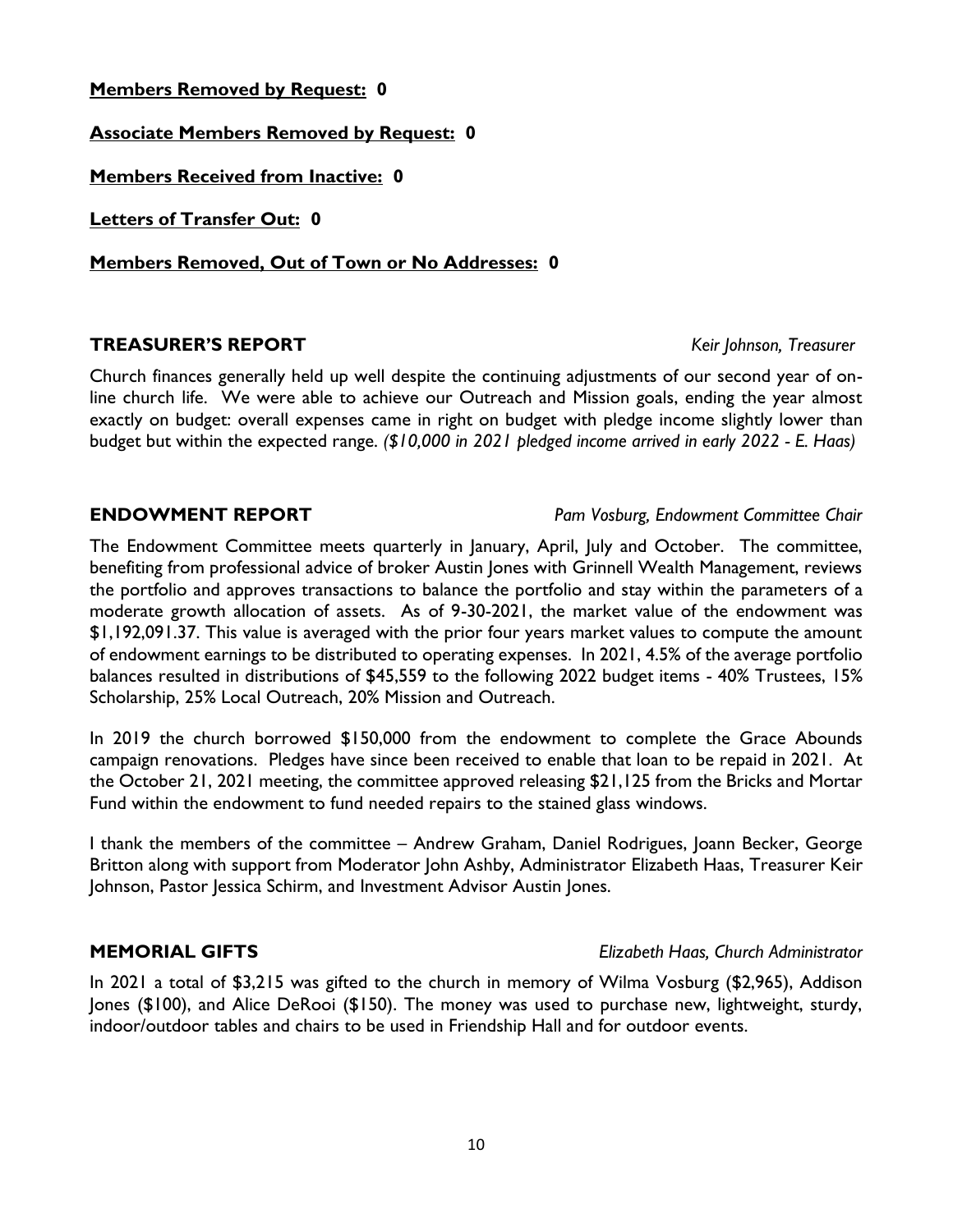### **2021 INCOME & EXPENSE REPORT**

|                     |                     |                                          | Jan - Dec 21 | <b>Budget</b> | \$ Over Budget | % of Budget |
|---------------------|---------------------|------------------------------------------|--------------|---------------|----------------|-------------|
| <b>Income</b>       |                     |                                          |              |               |                |             |
|                     |                     | 4000 · Pledged Income                    |              |               |                |             |
|                     |                     | 4100 · Pledges                           | 226,424.37   | 246,000.00    | $-19,575.63$   | 92.04%      |
|                     |                     | 4300 · Unpledged                         | 8,379.85     | 8,000.00      | 379.85         | 104.75%     |
|                     |                     | Total 4000 · Pledged Income              | 234,804.22   | 254,000.00    | $-19, 195.78$  | 92.44%      |
|                     |                     | 4400 · Earned Income                     |              |               |                |             |
|                     |                     | 4450 · Use of Building                   | 1,770.28     |               |                |             |
|                     |                     | 4500 - Program Fees                      | 2,760.00     |               |                |             |
|                     |                     | 4550 · Checking / Savings Interest       | 286.68       |               |                |             |
|                     |                     | 4600 · Endowment - House & Space         | 17,225.00    | 17,225.00     | 0.00           | 100.0%      |
|                     |                     | 4625 · Endowment - Scholarship           | 6,460.00     | 6,460.00      | 0.00           | 100.0%      |
|                     |                     | 4650 · Endowment - Local Mission         | 10,770.00    | 10,770.00     | 0.00           | 100.0%      |
|                     |                     | 4675 · Endowment - Global Mission        | 8,612.00     | 8,612.00      | 0.00           | 100.0%      |
|                     |                     | 4900 · Miscellaneous Income              | 95.77        |               |                |             |
|                     |                     | Total 4400 - Earned Income               | 47,979.73    | 43,067.00     | 4,912.73       | 111.41%     |
|                     | <b>Total Income</b> |                                          | 282,783.95   | 297,067.00    | $-14,283.05$   | 95.19%      |
| <b>Gross Profit</b> |                     |                                          | 282,783.95   | 297,067.00    | $-14,283.05$   | 95.19%      |
| <b>Expense</b>      |                     |                                          |              |               |                |             |
|                     |                     | 5000 · Worship & Music                   |              |               |                |             |
|                     |                     | 5045 - Musicians on Contract             | 30.00        | 1,125.00      | $-1,095.00$    | 2.67%       |
|                     |                     | 5050 Dues/Subscriptions/Licenses         | 148.90       | 150.00        | $-1.10$        | 99.27%      |
|                     |                     | 5055 · Speakers Fund                     | 525.00       | 1,850.00      | $-1,325.00$    | 28.38%      |
|                     |                     | 5065 · Tuning & Maintenance              | 250.00       | 250.00        | 0.00           | 100.0%      |
|                     |                     | 5070 · Worship Supplies                  | 252.58       | 200.00        | 52.58          | 126.29%     |
|                     |                     | Total 5000 · Worship & Music             | 1,206.48     | 3,575.00      | $-2,368.52$    | 33.75%      |
|                     |                     | 5200 - Outreach                          |              |               |                |             |
|                     |                     | 5201 - OCWM (Basic Support)              | 24,700.00    | 24,700.00     | 0.00           | 100.0%      |
|                     |                     | 5202 - Association Dues                  | 196.00       | 200.00        | $-4.00$        | 98.0%       |
|                     |                     | 5203 · Scholarship                       | 6,460.00     | 6,460.00      | 0.00           | 100.0%      |
|                     |                     | 5204 · Local Mission                     | 10,770.00    | 10,770.00     | 0.00           | 100.0%      |
|                     |                     | 5205 · Global Mission                    | 8,612.00     | 8,612.00      | 0.00           | 100.0%      |
|                     |                     | Total 5200 - Outreach                    | 50,738.00    | 50,742.00     | $-4.00$        | 99.99%      |
|                     |                     | 5300 - Learning & Spiritual Growth       |              |               |                |             |
|                     |                     | 5303 - Nursery Care                      | 623.35       | 1,650.00      | $-1,026.65$    | 37.78%      |
|                     |                     | 5310 · Godly Play & Connect              | 912.65       | 1,000.00      | $-87.35$       | 91.27%      |
|                     |                     | 5330 - Our Whole Lives                   | 2,153.82     |               |                |             |
|                     |                     | 5340 · Seekers Forum                     | 1,975.00     | 2,250.00      | $-275.00$      | 87.78%      |
|                     |                     | 5360 - Community Building                | 1,458.88     | 1,400.00      | 58.88          | 104.21%     |
|                     |                     | Total 5300 - Learning & Spiritual Growth | 7,123.70     | 6,300.00      | 823.70         | 113.08%     |
|                     |                     | 5400 · House & Space                     |              |               |                |             |
|                     |                     | 5401 - Custodial Services                | 0.00         | 0.00          | 0.00           | $0.0\%$     |
|                     |                     | 5402 - Grounds Maintenance               | 1,716.73     | 1,600.00      | 116.73         | 107.3%      |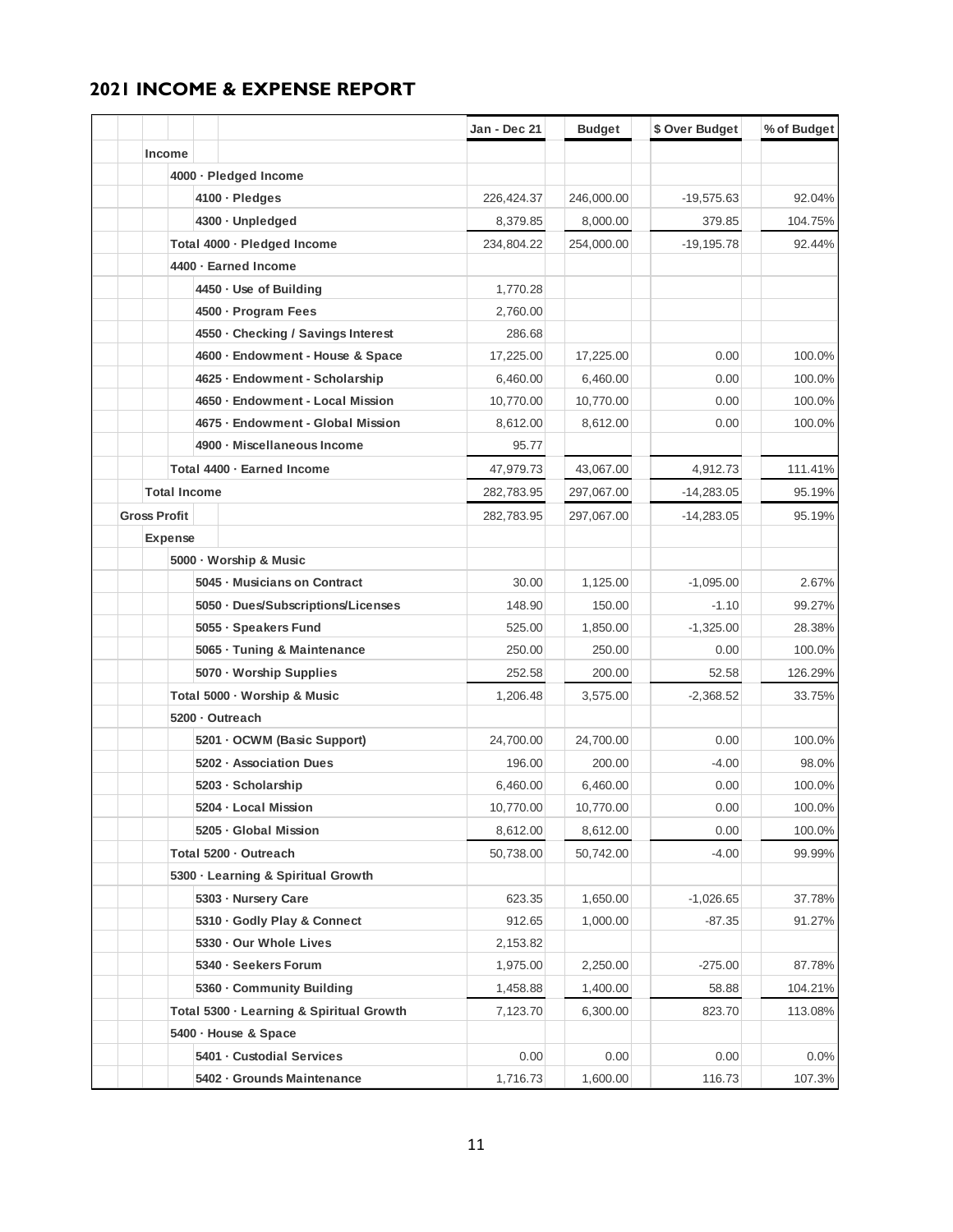|            |                      |                                   | 5403 · Insurance                          | 10,422.75    | 11,000.00   | $-577.25$    | 94.75%  |
|------------|----------------------|-----------------------------------|-------------------------------------------|--------------|-------------|--------------|---------|
|            |                      |                                   | 5404 · Postage                            | 488.24       | 700.00      | $-211.76$    | 69.75%  |
|            |                      |                                   | 5405 · Supplies & Equipment               | 10,625.95    | 9,000.00    | 1,625.95     | 118.07% |
|            |                      |                                   | 5406 - Telephone/Internet                 | 3,558.09     | 3,400.00    | 158.09       | 104.65% |
|            |                      |                                   | 5407 · Repair & Improvements              | 2,215.67     | 3,000.00    | $-784.33$    | 73.86%  |
|            |                      |                                   | 5408 - Annual Financial Review            | 153.00       | 400.00      | $-247.00$    | 38.25%  |
|            |                      |                                   | 5409 - Utilities                          | 16,449.47    | 14,000.00   | 2,449.47     | 117.5%  |
|            |                      |                                   | 5412 - Bank Service Costs                 | 398.00       | 400.00      | $-2.00$      | 99.5%   |
|            |                      |                                   | 5415 - Computer Equipment                 | 4,539.80     | 2,000.00    | 2,539.80     | 226.99% |
|            |                      |                                   | Total 5400 - House & Space                | 50,567.70    | 45,500.00   | 5,067.70     | 111.14% |
|            |                      |                                   | 5600 · Personnel                          |              |             |              |         |
|            |                      |                                   | 5610 · Pastor                             |              |             |              |         |
|            |                      |                                   | 5611 - Pastor Salary                      | 50,205.00    | 50,206.00   | $-1.00$      | 100.0%  |
|            |                      |                                   | 5612 · Housing Allowance                  | 19,140.00    | 19,140.00   | 0.00         | 100.0%  |
|            |                      |                                   | 5613 - Pension Plan                       | 9.708.23     | 9,708.00    | 0.23         | 100.0%  |
|            |                      |                                   | 5614 · Health/Dental/Vision/Life Ins.     | 16,067.54    | 10,504.00   | 5,563.54     | 152.97% |
|            |                      |                                   | 5615 · Social Security-Pastor             | 5,304.00     | 5,304.00    | 0.00         | 100.0%  |
|            |                      |                                   | 5616 · Wider UCC Mtngs / Expenses         | 303.34       | 450.00      | $-146.66$    | 67.41%  |
|            |                      |                                   | 5617 Continuing Education                 | 930.00       | 1,200.00    | $-270.00$    | 77.5%   |
|            |                      |                                   | 5618 - Mileage for Meetings/Events        | 0.00         | 1,800.00    | $-1,800.00$  | 0.0%    |
|            |                      |                                   | 5619 · Sabbatical Reserve                 | 625.00       | 625.00      | 0.00         | 100.0%  |
|            |                      |                                   | Total 5610 - Pastor                       | 102,283.11   | 98,937.00   | 3,346.11     | 103.38% |
|            |                      |                                   | 5620 - Director of Worship Music          |              |             |              |         |
|            |                      |                                   | 5621 - DWM Salary                         | 11,472.00    | 11,472.00   | 0.00         | 100.0%  |
|            |                      |                                   | 5622 · DWM Social Security                | 877.60       | 878.00      | $-0.40$      | 99.95%  |
|            |                      |                                   | 5624 DWM Professional Dues                | 260.00       | 400.00      | $-140.00$    | 65.0%   |
|            |                      |                                   | Total 5620 - Director of Worship Music    | 12,609.60    | 12,750.00   | $-140.40$    | 98.9%   |
|            |                      |                                   | 5630 - Church Administrator               |              |             |              |         |
|            |                      |                                   | 5631 - Administrator Salary               | 41,747.04    | 41,748.00   | $-0.96$      | 100.0%  |
|            |                      |                                   | 5632 · Health/Dental/Vision Insurance     | 12,323.00    | 11,500.00   | 823.00       | 107.16% |
|            |                      |                                   | 5633 - Administrator Social Security      | 3,193.65     | 3,192.00    | 1.65         | 100.05% |
|            |                      |                                   | 5634 · Administrator Pension              | 2,081.92     | 2,087.00    | $-5.08$      | 99.76%  |
|            |                      | Total 5630 - Church Administrator |                                           | 59.345.61    | 58,527.00   | 818.61       | 101.4%  |
|            |                      |                                   | 5645 · Lead Organizer                     |              |             |              |         |
|            |                      |                                   | 5646 · Lead Organizer Salary              | 14,049.00    | 14,831.00   | $-782.00$    | 94.73%  |
|            |                      |                                   | 5648 - Social Security-Lead Organizer     | 1,074.75     | 1,135.00    | $-60.25$     | 94.69%  |
|            |                      | Total 5645 - Lead Organizer       |                                           | 15, 123. 75  | 15,966.00   | $-842.25$    | 94.73%  |
|            |                      |                                   | 5650 · Church Maintenance Custodian       |              |             |              |         |
|            |                      |                                   | 5651 - CMC Salary                         | 6,776.00     | 9,984.00    | $-3,208.00$  | 67.87%  |
|            |                      |                                   | 5652 - CMC Social Security                | 490.82       | 768.00      | $-277.18$    | 63.91%  |
|            |                      |                                   | Total 5650 - Church Maintenance Custodian | 7,266.82     | 10,752.00   | $-3,485.18$  | 67.59%  |
|            |                      |                                   | Total 5600 · Personnel                    | 196,628.89   | 196,932.00  | $-303.11$    | 99.85%  |
|            |                      |                                   | 66000 · Payroll Taxes                     | 0.00         |             |              |         |
|            | <b>Total Expense</b> |                                   |                                           | 306,264.77   | 303,049.00  | 3,215.77     | 101.06% |
| Net Income |                      |                                   |                                           | $-23,480.82$ | $-5,982.00$ | $-17,498.82$ | 392.53% |
|            |                      |                                   |                                           |              |             |              |         |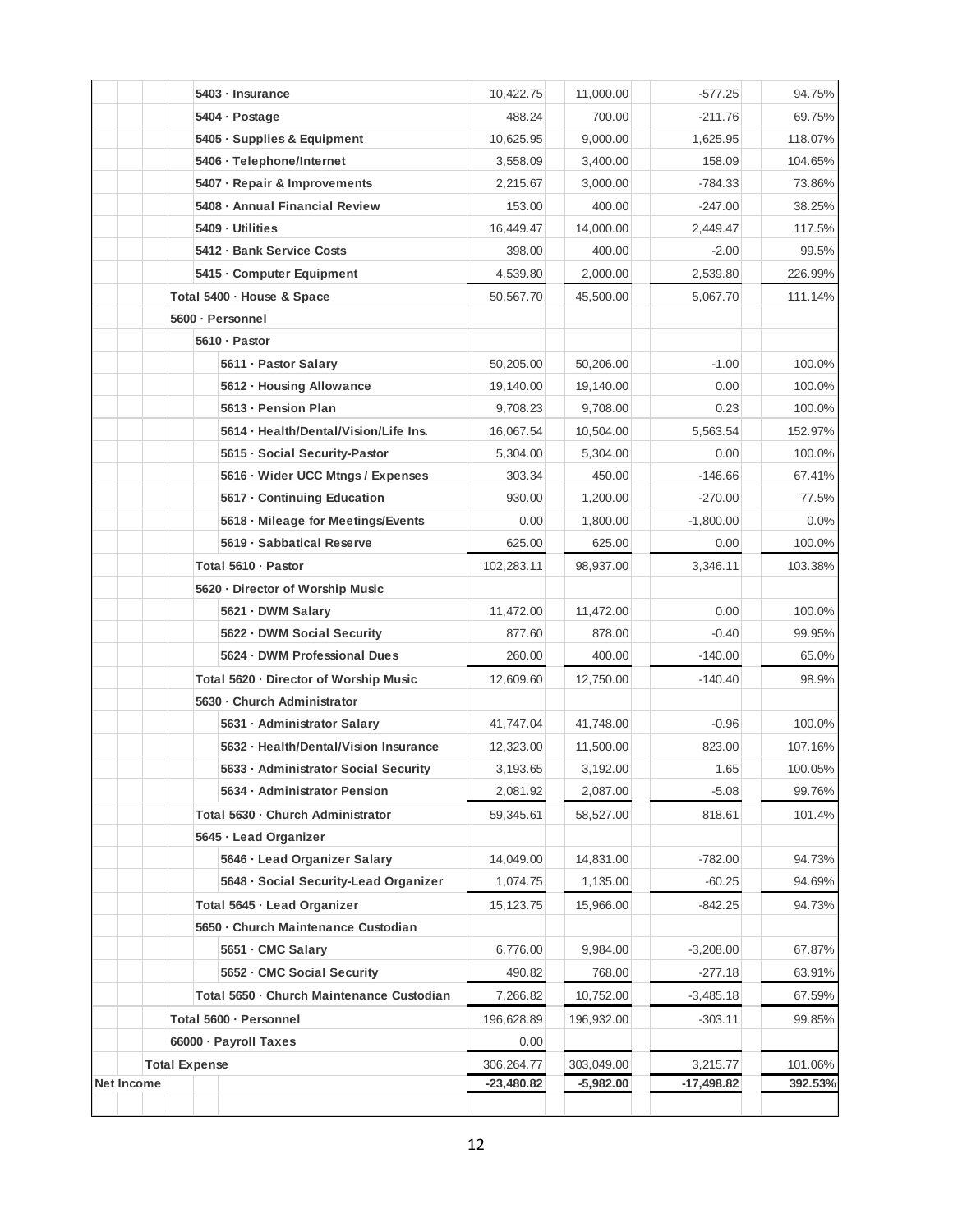## **BALANCE SHEET AS OF DECEMBER 31, 2021**

|               |                                 |                  |                                        | Dec 31, 21   |
|---------------|---------------------------------|------------------|----------------------------------------|--------------|
| <b>ASSETS</b> |                                 |                  |                                        |              |
|               | <b>Current Assets</b>           |                  |                                        |              |
|               | <b>Checking/Savings</b>         |                  |                                        |              |
|               |                                 | 1100 - Checking  |                                        | 33,434.45    |
|               |                                 | 1110 · Savings   |                                        | 48,380.50    |
|               |                                 |                  | 1300 - Petty Cash                      | 56.21        |
|               | <b>Total Checking/Savings</b>   |                  |                                        | 81,871.16    |
|               | <b>Total Current Assets</b>     |                  |                                        | 81,871.16    |
|               | <b>Other Assets</b>             |                  |                                        |              |
|               |                                 |                  | 1400 - Endowment Assets                |              |
|               |                                 | 1410 · Brokerage |                                        | 1,196,970.10 |
|               |                                 |                  | 1450 - Mayflower Home Promissory Notes | 69,200.00    |
|               |                                 |                  | 1480 - United Church Foundation        | 80,693.35    |
|               |                                 |                  | Total 1400 - Endowment Assets          | 1,346,863.45 |
|               | <b>Total Other Assets</b>       |                  |                                        | 1,346,863.45 |
|               | <b>TOTAL ASSETS</b>             |                  |                                        | 1,428,734.61 |
|               | <b>LIABILITIES &amp; EQUITY</b> |                  |                                        |              |
|               | <b>Liabilities</b>              |                  |                                        |              |
|               | <b>Current Liabilities</b>      |                  |                                        |              |
|               |                                 |                  | <b>Other Current Liabilities</b>       |              |
|               |                                 |                  | 2010 - Endowment Funds                 |              |
|               |                                 |                  | 2072 - Unrestricted                    |              |
|               |                                 |                  | 2085 - Dividends and Interest          | 41,051.36    |
|               |                                 |                  | 2072 - Unrestricted - Other            | 1,208,601.85 |
|               |                                 |                  | Total 2072 - Unrestricted              | 1,249,653.21 |
|               |                                 |                  | 2081 - Restricted                      |              |
|               |                                 |                  | 2073 - Mayflower Promissary Note       | 19,200.00    |
|               |                                 |                  | 2075 - Bricks & Mortar Fund            | 58,208.53    |
|               |                                 |                  | Total 2081 - Restricted                | 77,408.53    |
|               |                                 |                  | Total 2010 - Endowment Funds           | 1,327,061.74 |
|               |                                 |                  | 2100 - Church Funds                    |              |
|               |                                 |                  | 2120 - Grace Abounds Campaign          | 8,494.69     |
|               |                                 |                  | 2125 · Landscaping Fund                | 5.14         |
|               |                                 |                  | 2140 - Maintenance Reserve             | 4,491.32     |
|               |                                 |                  | 2145 · Equal Exchange                  | $-397.75$    |
|               |                                 |                  | 2155 · Youth Ministry                  | 121.40       |
|               |                                 |                  | 2160 - Derecho Insurance Claim         | 8,239.28     |
|               |                                 |                  | 2165 - Musical Instruments Repair      | 942.74       |
|               |                                 |                  | 2170 - Sabbatical Reserve              | 1,750.00     |
|               |                                 |                  | 2175 - UCC Resources                   | $-58.68$     |
|               |                                 |                  | Total 2100 - Church Funds              | 23,588.14    |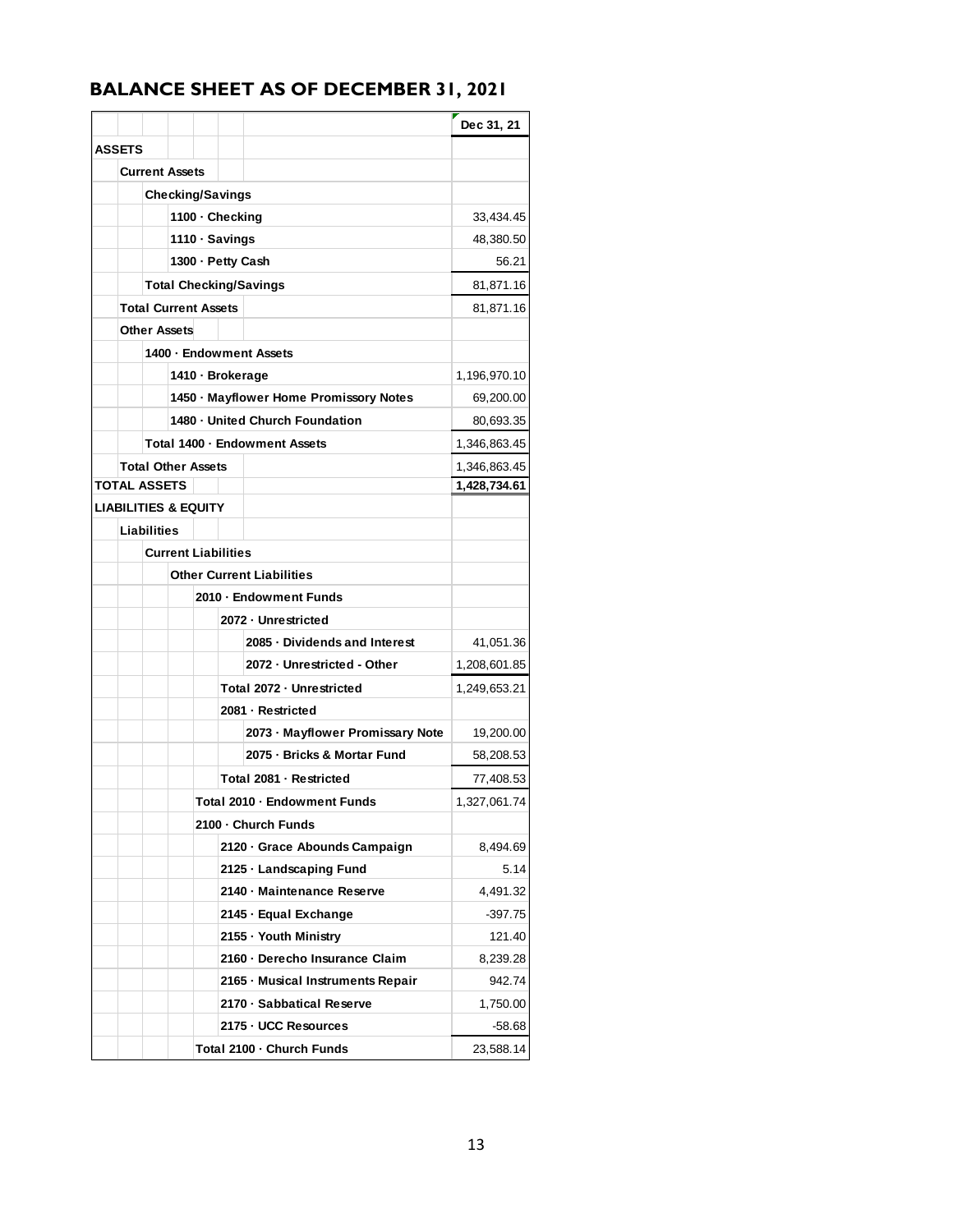|                     |                                        |  |                   |  |           | 2060 - Pre School                  | 8,125.90     |
|---------------------|----------------------------------------|--|-------------------|--|-----------|------------------------------------|--------------|
|                     |                                        |  |                   |  |           | 2061 - Pre School-Fundraiser       | 45,882.44    |
|                     |                                        |  |                   |  |           | 2260 - Grinnell Children's Choir   | 7,577.92     |
|                     |                                        |  |                   |  |           | Total 2200 - Preschool & GCC Funds | 61.586.26    |
|                     |                                        |  |                   |  |           | 2300 · Benevolences                |              |
|                     |                                        |  |                   |  |           | 2355 · Pastor's Discretionary Fund | 1,060.29     |
|                     |                                        |  |                   |  |           | 2360 - Special Gift Fund           | 1,047.71     |
|                     |                                        |  |                   |  |           | Total 2300 · Benevolences          | 2,108.00     |
|                     | <b>Total Other Current Liabilities</b> |  |                   |  |           |                                    | 1,414,344.14 |
|                     | <b>Total Current Liabilities</b>       |  |                   |  |           |                                    | 1,414,344.14 |
|                     | <b>Total Liabilities</b>               |  |                   |  |           |                                    | 1,414,344.14 |
|                     | <b>Equity</b>                          |  |                   |  |           |                                    |              |
|                     | 32000 · Retained Earnings              |  |                   |  |           |                                    | 37,871.29    |
|                     |                                        |  | <b>Net Income</b> |  |           |                                    | $-23,480.82$ |
| <b>Total Equity</b> |                                        |  |                   |  | 14,390.47 |                                    |              |
|                     | <b>TOTAL LIABILITIES &amp; EQUITY</b>  |  |                   |  |           |                                    | 1,428,734.61 |
|                     |                                        |  |                   |  |           |                                    |              |

### **2022 STEWARDSHIP & BUDGET REPORT** *Julie Eberbach, Moderator Elect*

The results of this year's stewardship campaign provide us an example of our church family's personal decision to choose abundance over scarcity, and the common commitment to the life and mission of Grinnell United Church of Christ.

Our campaign pledges totaled \$226,545. This is less than last year (-9%), but given the incredible demands on the lives of our church families over the past year, these contributions reflect a deep sense of generosity and faith.

While we experienced a net loss of pledging units due to death or change in personal circumstances, 64% of our pledging units increased their gifts anywhere from 6% to over 9%! We also welcomed two **new** pledging units. In total 90% of our church member households made a pledge commitment to our church. As a person who works in the non-profit, charitable field, I can assure you that this kind of response is unheard of!

As we approach the coming year, we are ready to embrace new opportunities; to share our extraordinary welcome, enrich our faith, and provide outreach to the larger community. Our financial picture is strong, and the financial commitment of our church family puts us in a position to navigate the coming year thoughtfully and responsibly.

The board voted on 1/23/22 to approve the following revised budget for 2022 with the caveat that changes may need to be made mid-year depending on the pandemic and staffing changes.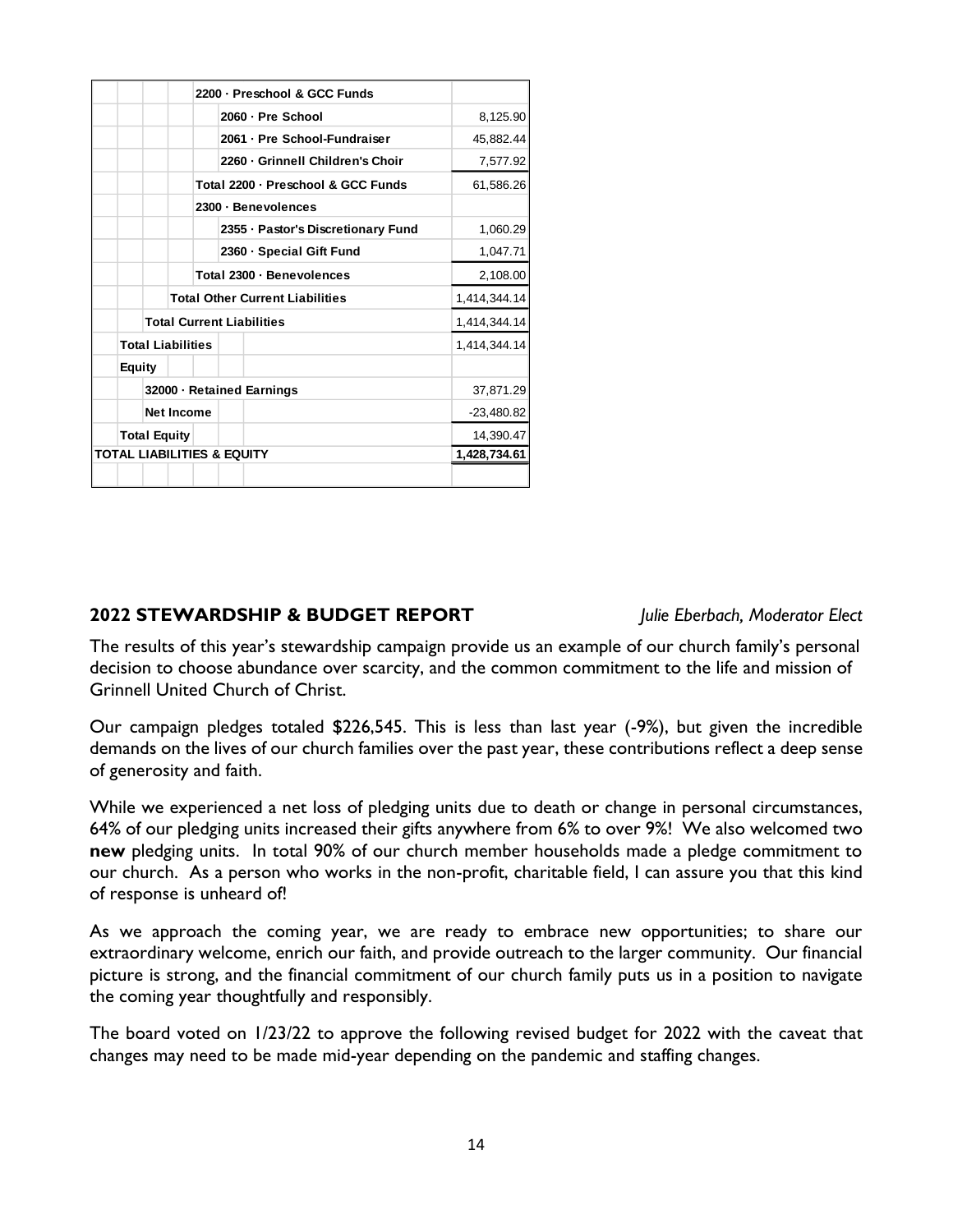| Income                                     | 2019 Actual | 2020 Actual |         | 2021 Budget 2022 Proposal |
|--------------------------------------------|-------------|-------------|---------|---------------------------|
| Pledge Income                              | 246,622     | 252,633     | 247,000 | 226,545                   |
| Nonpledge Income                           | 14,092      | 13,551      | 7,000   | 18,000                    |
|                                            | 260,714     | 266,184     | 254,000 | 244,545                   |
| <b>Endowment Distribution - Facilities</b> | 19,617      | 17,360      | 17,225  | 18,224                    |
| Endowment Distribution - Outreach          | 29,426      | 26,040      | 25,842  | 27,335                    |
| Miscellaneous Income                       | 485         | 522         |         |                           |
| Use of Building                            | 2,830       | 1,506       |         | 3,000                     |
| Program Fees                               | 3,950       | 1,280       |         | 3,500                     |
|                                            | 56,308      | 46,708      | 43,067  | 52,059                    |
| <b>TOTAL INCOME</b>                        | 317,022     | 312,892     | 297,067 | 296,604                   |
|                                            |             |             |         |                           |
| <b>Expenses</b>                            | 2019 Actual | 2020 Actual |         | 2021 Budget 2022 Proposal |
| Outreach                                   | 54,104      | 50,347      | 50,742  | 52,136                    |
| Learning & Spiritual Growth                | 14,913      | 7,188       | 6,300   | 13,850                    |
| Worship & Music                            | 5,244       | 3,493       | 3,575   | 3,975                     |
| House & Space                              | 61,485      | 46, 114     | 45,500  | 47,300                    |
| Pastor Salary/Benefits                     | 93,535      | 93,533      | 94,865  | 103,559                   |
| <b>Support Staff Salaries/Benefits</b>     | 92,891      | 101,626     | 96,405  | 111,067                   |
| Staff Incidentals/Sabbatical Reserve       | 3,182       | 1,289       | 4,475   | 4,475                     |
| Support Staff Cost of Living Increase      | 3%          | 1.6%        | 1.6%    | 2.5%                      |
|                                            |             |             |         |                           |
| <b>TOTAL EXPENSE</b>                       | 328,076     | 303,590     | 303,222 | 340,547                   |

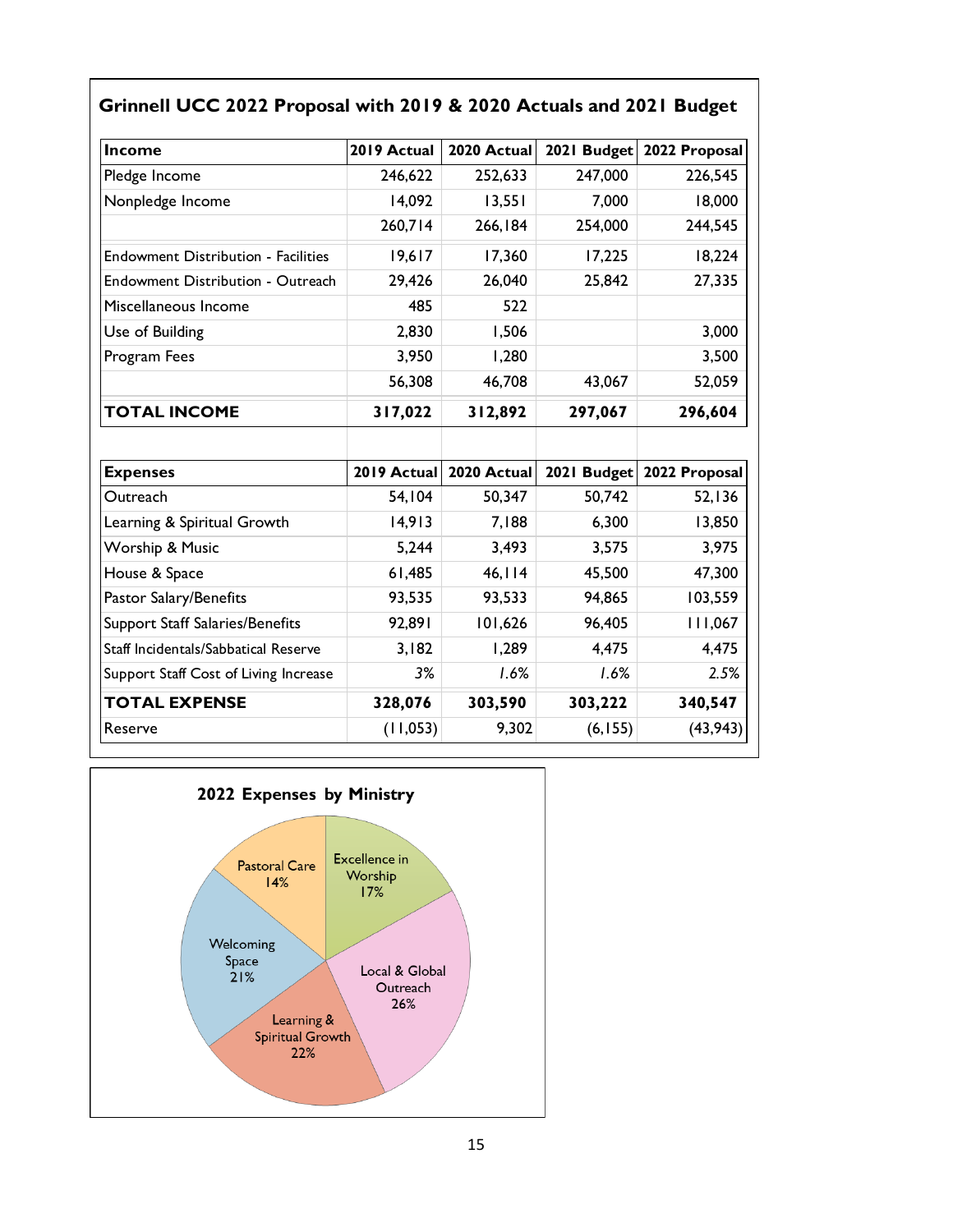### **NOMINATING COMMITTEE REPORT** *Terese Grant, Past Moderator*

## **Governing Board** (2-year terms; maximum 3 terms) Moderator **Julie Eberbach** Past Moderator **John Ashby**

Moderator-elect Ross Haenfler\* (year 1 of 3-year sequence) Clerk Liz Rodrigues (Term 3 – 2022) Treasurer (board will need to elect someone) At-large Troy Dillon (Term 3 – 2022) At-large Gayle Strickler\* (Term 1 – 2024) At-large Molly Campe<sup>\*</sup> (Term 1 – 2024)

**Outreach Ministries Committee** (2-year terms; maximum 3 terms; committee is responsible for

electing officers) Kelsey Sandeno (Term 2 – 2023) John Noer (Term 2 – 2023) Dave Eberbach (Term 2 – 2023) Rita Ferneau (Term 1 – 2022) Allison Vosburg (Term 1 – 2022) Sarah White (Term 1 – 2022) Kelly Sandquist\* (Term  $1 - 2023$ )

**Endowment Fund Committee** (2-year terms; maximum 3 terms; committee is responsible for electing officers) George Britton (Term 3 – 2021; serving an extra year)

Pam Vosburg (Term 3 – 2022) Jo Becker (Term 3 – 2023) Dan Rodrigues (Term 3 – 2023) Andrew Graham (Term 1 – 2022)

**Preschool Board** (3-year terms; maximum 3 terms) JoAnn Britton, Treasurer (Term 3 – 2022) Mary Smith\* (Term  $1 - 2024$ )

\* Signifies new committee members.

We appreciate the willingness of all these volunteers to carry out important ministries on behalf of the congregation. We are grateful also to those individuals who have completed terms of service, including Jeananne Schild, Keir Johnson, and Terese Grant.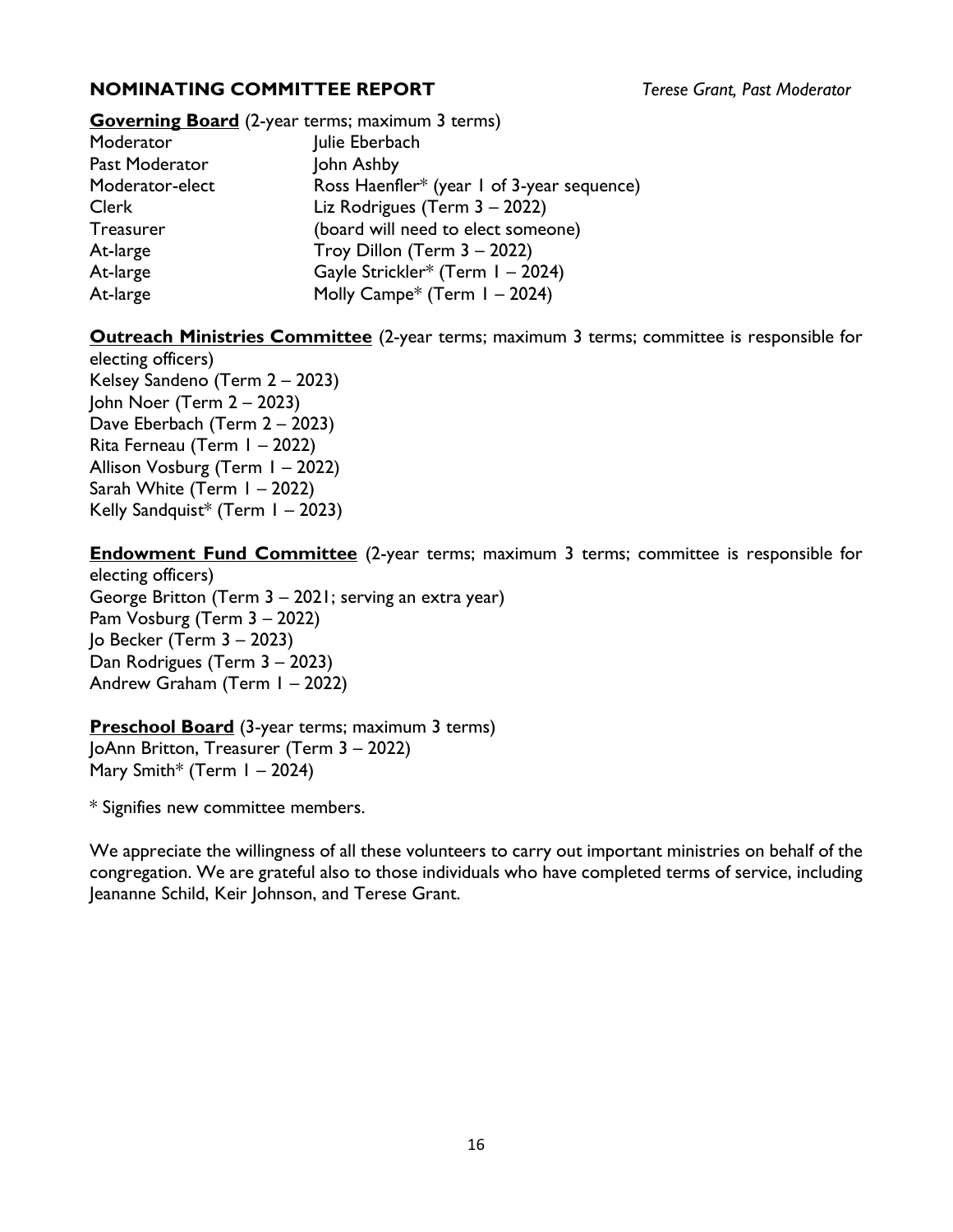### **OUTREACH MINISTRIES REPORT** *David Eberbach, Outreach Chair*

The Outreach Ministries Committee was pleased to serve as the steward for the generous funding Grinnell United Church of Christ commits to needs outside our walls. With an emphasis on both Local and Global needs and a specific focus on education, the Committee considered many giving opportunities during the year.

Our hope in the beginning of 2021 was that the Outreach Committee and the congregation would be more connected to the giving efforts of the Committee, by having members present regularly throughout the year to both inform the congregation, but also challenge the congregation to consider participating as well, whether through giving of resources or of efforts. Unfortunately, due to COVID, we were not able to actualize that goal, but hope to revisit the concept in 2022. We believe strongly that the efforts of Outreach should be directly connected to the day to day of the entire congregation.

Below you will find a list of the projects Outreach supported during 2021. Thank you for your continued support and for the trust you place in the members of our committee: Rita Ferneau, John Noer, Kelsey Sandeno, Allie Vosburg, Sarah White, and David Eberbach

2021 Outreach Recipients Child Sponsorship through Our Churches Wider Mission Financial Scholarships for 4 members of our congregation Support of the OWL (Our Whole Lives) program Children Books Purchase Tiger Packs (food assistance for school kids) Child Mentoring Support (formerly Big Brothers/Big Sisters) Haiti Disaster Relief Migrant Children Emergency Support Afghan Refugee Relief UCC Disaster Ministries Grinnell Ministerial Association Pastor Discretionary Fund to support local unmet needs Support of the Outreach Internship Heifer International

| As a 5 in 5 in the UCC Conference, church members generously gave as follows: |                                  |
|-------------------------------------------------------------------------------|----------------------------------|
| Our Church's Wider Mission (OCWM)                                             | \$24,700 (10% of pledged income) |
| One Great Hour of Sharing (OGHS)                                              | \$3,420                          |
| Strengthen the Church (STC)                                                   | \$1,605                          |
| Neighbors in Need (NIN)                                                       | \$2,050                          |
| Veterans of the Cross Christmas Fund                                          | \$1,765                          |

Additional Outreach gifts collected from church members:

| MICA (local food pantry)  | \$4,000 |
|---------------------------|---------|
| <b>Christmas Shares</b>   | \$855   |
| Haiti Disaster Relief     | \$950   |
| Afghan Refugee Relief     | \$1,050 |
| <b>Tornado Relief</b>     | \$550   |
| <b>Books for Honduras</b> | \$1075  |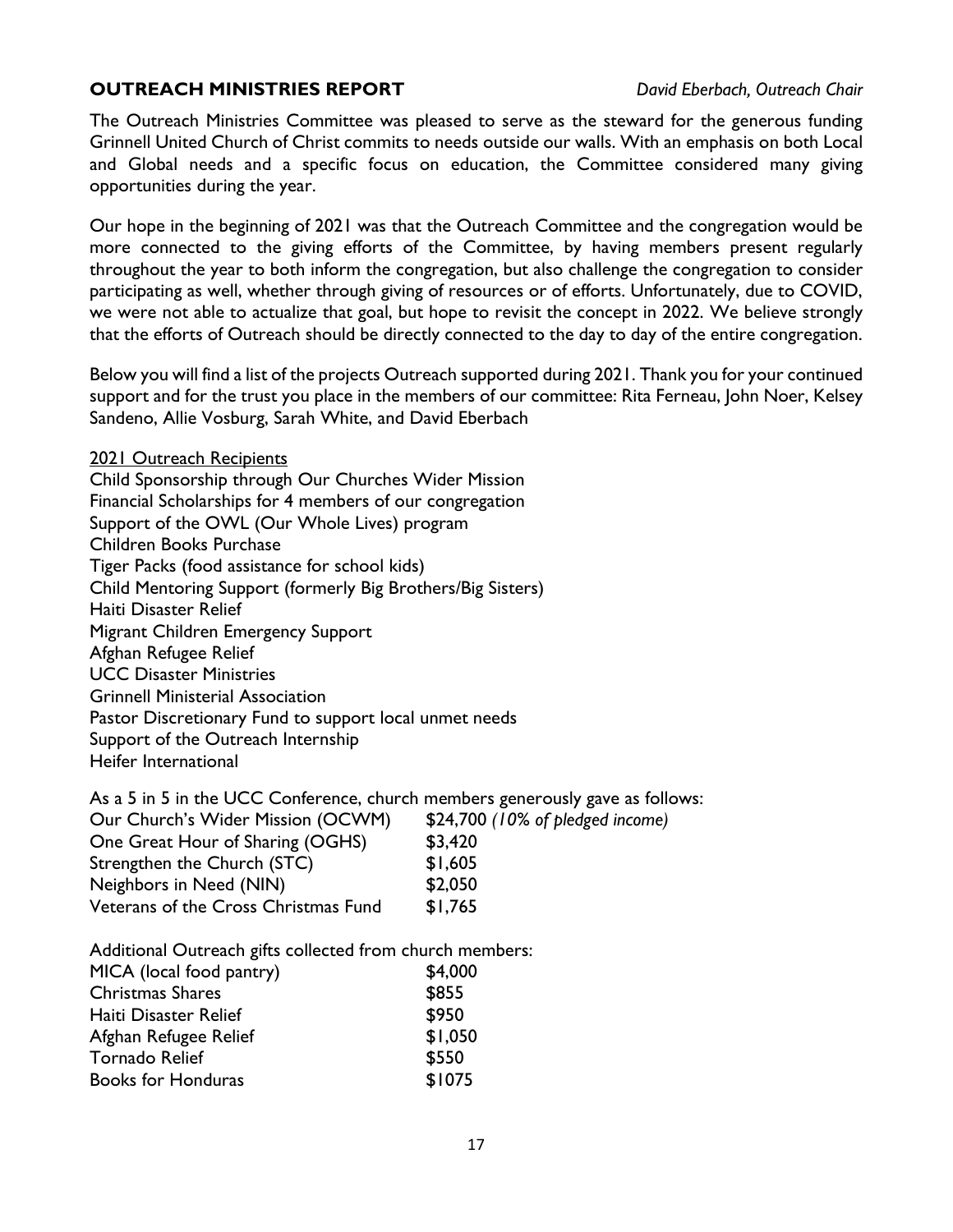### **PASTORAL RELATIONS COMMITTEE** *Laura Nelson Lof, PRC Chair*

2021 was the first year of Grinnell UCC's Pastoral Relations Committee as a standing committee of the congregation. Members include: Rick Ramsey, Henry Rietz, Judy Scheer, and Laura Nelson Lof. We have used the United Church of Christ booklet, *A Sure Foundation: Resources for the Relationship Between Pastors and Congregations,* as our guide and reference throughout the year. It defines the purpose of the PRC as "supporting a healthy relationship between the pastor and congregants in order to enhance the effectiveness of the church's ministry."

*A Sure Foundation* lays out two primary functions of a Pastoral Relations Committee as an advisory group to the pastor and a support group for the pastor's leadership.

- As advisors, our first role is to listen. We share ideas, dreams, goals, expectations, needs and concerns of the pastor and of the congregation.
- As supporters of Pastor Jessica's ministry, we listen and discuss roles, boundaries, opportunities and needs of the congregation.

I'm pretty sure that the authors of *A Sure Foundation* could not have envisioned the global pandemic, the economic fallout, or the political and societal events of the past few years. Nonetheless, the framework we are given to meet these challenges lives up to the title. When the central part of a congregation's life is gathering together for worship, study, and fellowship, what do you do when that is not safe? When presence is a central part of ministry, how do you provide that ministry when it is risky to be physically present? How do any of us feel connected to each other in our community when we don't have the luxury of being together in the sanctuary, our classrooms, the parlor, or Saints Rest?

In the same way we've had to pivot and change plans in our own lives when the virus is transmitting freely, we as a church have had to do the same. It's exhausting and nearly impossible to continue with life as it was. The PRC talks about this and how to marry roles, expectations and reality. We pray at the beginning and end of every meeting. We discuss challenges and celebrate accomplishments. Thanks to technology, we've been able to meet online, though we look forward to the opportunity to meet in person for the first time.

### **LEARNING & SPIRITUAL GROWTH REPORT** *Erin Bustin, Lead Organizer*

### **Our Whole Lives (OWL) Sexuality Education**

As vaccinations became more widely available, we resumed OWL with a middle school class for grades 7 and 8 which began in late September. While it is a smaller class than we have had in the past (there are 7 participants), the session has gone well so far and we are heading into the second half of the curriculum in 2022.

In addition to two returning facilitators, we have one new facilitator and two new assistant facilitators (both college students).

OWL curriculum experts have advised against delivering the curriculum online, so that is not an option for this program. Our multi-year plan for which OWL classes would be offered year-to-year will need to be reassessed for 2022 and beyond.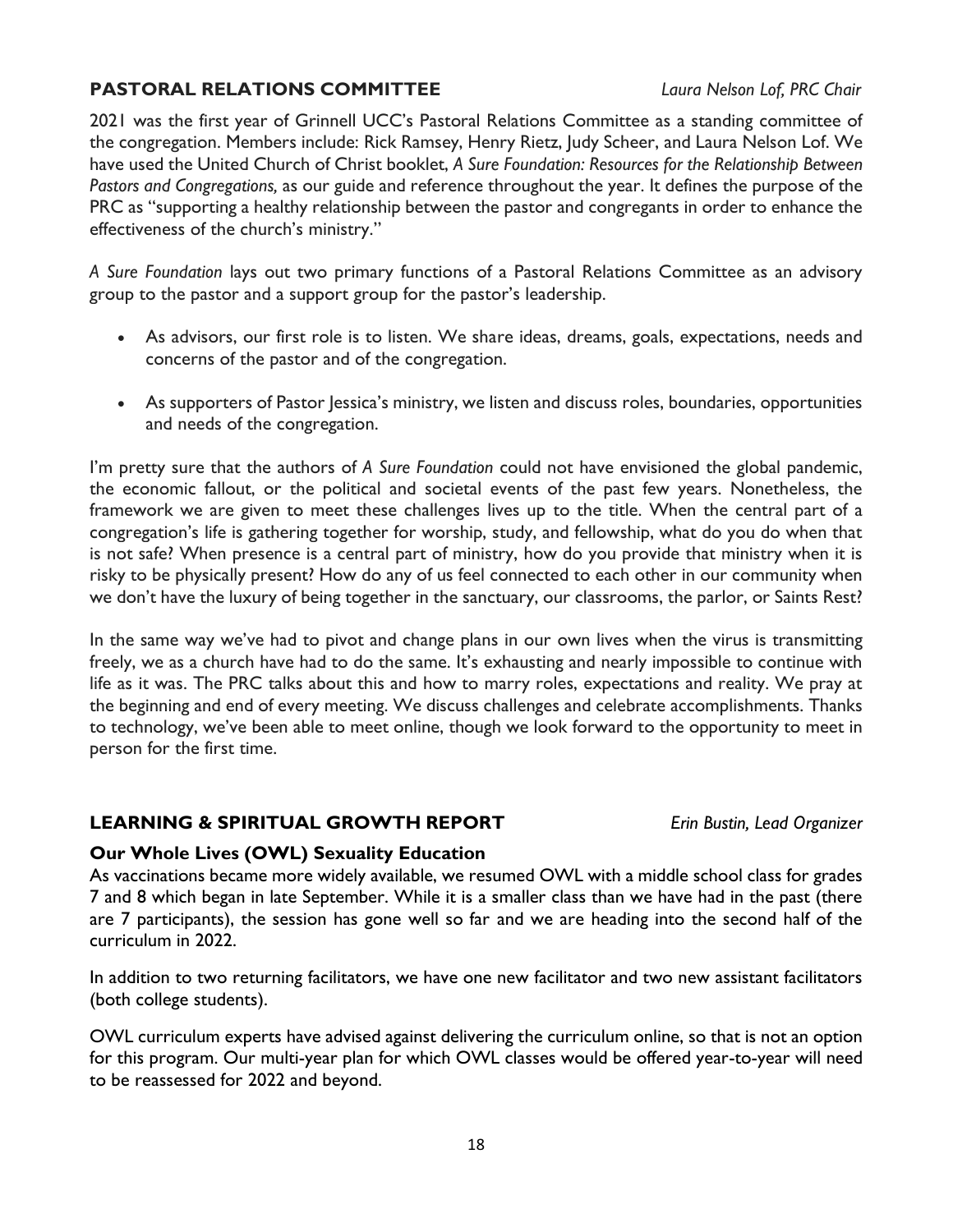### **Sunday School**

We continued to offer online-only Godly Play, Connect, and Seekers classes through the end of the 2020-21 program year. In fall of 2021, we moved to a hybrid model. For Connect and Seekers, we offered both online and in-person options.

**Connect:** Pastor Jessica facilitates Connect and there have been a regular core of participants joining via Zoom, as well as a few who attend in-person, since we made that option available in September. Materials for Connect classes have been delivered to those participating from home. The relatively small class size and the age of the students (Grades 5 through 8) allows for meaningful, interactive discussion whether participants are online, in-person, or a mix of both.

**Godly Play:** Through May of 2021 we continued to provide recorded Godly Play stories distributed with the weekly virtual bulletin. We also included a link to a thematically related handson activity or craft project which could be completed with basic supplies from home. Special thanks to **Liz Rodrigues and the Rodrigues Family** for their wonderful recordings of Godly Play stories. Their delightful videos have brought the interactivity of this program into our homes, where they have been enjoyed by "children" of *all* ages.

In Fall of 2021 we modified Godly Play for a return to in-person classes. Since the story-telling model of the traditional Godly Play classes does not allow for social distancing, we continued to use the videos that were recorded for the 2020-21 program year. The in-person class includes a viewing of the videos and a related craft or activity. We have been lucky to engage several new college students to facilitate this learning experience. The in-person classes are regularly attended by 3-6 students, ages PK through  $3<sup>rd</sup>$  grade.

**Seekers:** Rabbi Rob Cabelli continues as our facilitator for Seekers. Through May of 2021, the Seekers class met exclusively on Zoom. In the summer and through the fall of 2021, Seekers met in a hybrid format – participants chose whether to attend in-person or call in via Zoom. The text that the class read and discussed since fall of 2021 is the Book of Esther.

The hybrid Seekers forum has been consistently well-attended and though the group is smaller than our pre-pandemic meetings, Seekers classes continue to provide a forum for meaningful conversation and fellowship. Special thanks to **Rabbi Rob** and **Barb and John Ashby** who have worked tirelessly to come up with a technology set-up that makes the hybrid class as successful as possible, ensuring that all participants – in-person or online – can both see and be seen and hear and be heard.

### **Internships**

We engaged a part-time summer intern, Andy Kenley, for eight weeks in the summer. Andy is a  $4<sup>th</sup>$ year student at Grinnell College. Andy created a comprehensive social media plan for UCC, identifying certain themes and resources for generating social media content. He led the charge on exploring our potential involvement in a community-wide mutual aid initiative. He also helped put together and cohost (with the GNSD's REDI initiative) tables at the Grinnell Farmer's Market – one in acknowledgement of Pride Month, and one for Juneteenth. Andy also helped with contacting various stakeholders in the community who might be interested in archiving some of the materials that were left at the George Floyd Memorial in 2020. Kesho Scott has since found community organizations that will showcase these materials around Iowa.

Throughout Fall 2021, Jasper Gray – another Grinnell college student – helped a few hours a week with Sunday school, as well as continuing our efforts to enhance our outreach on social media.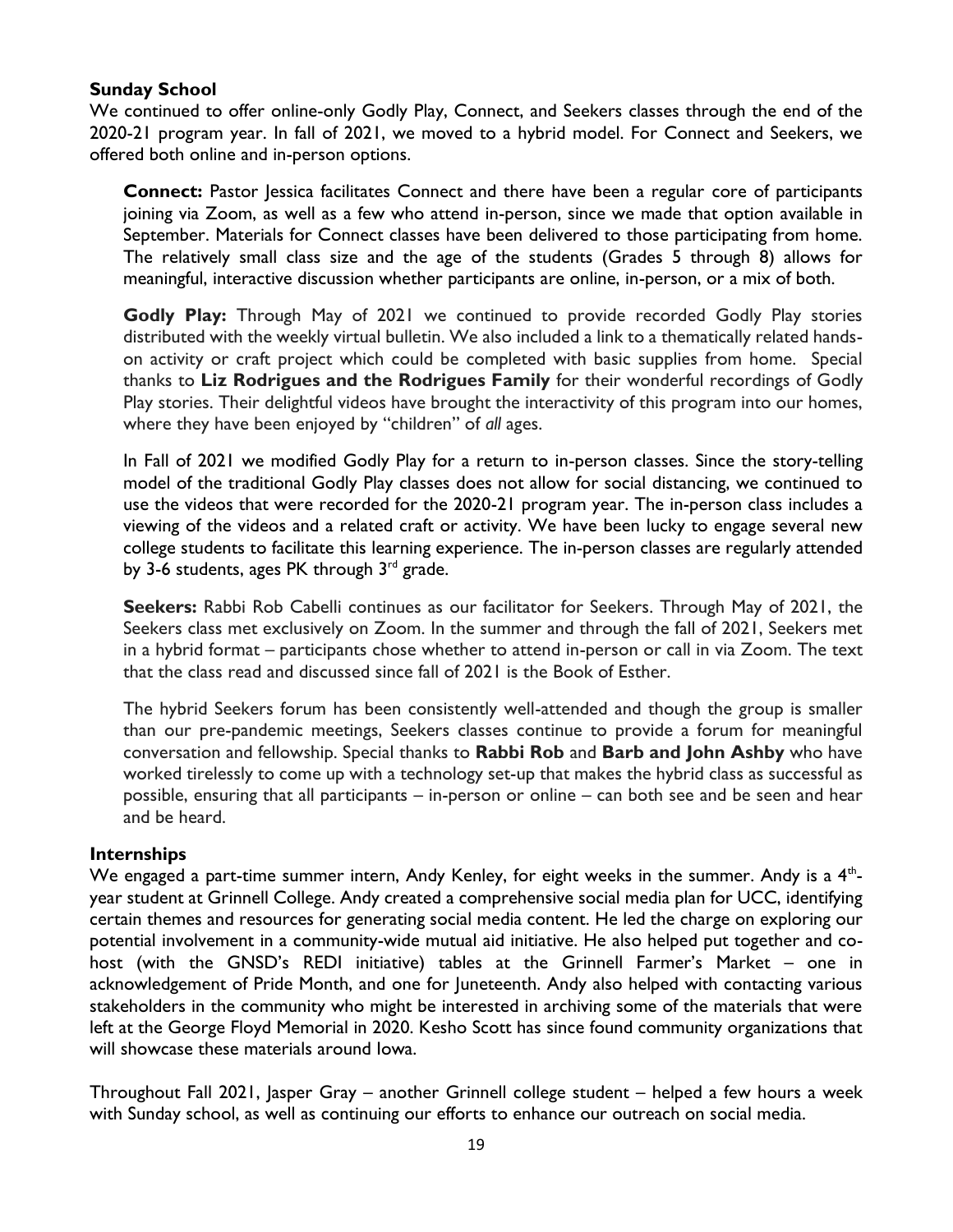### **Christmas Pageant**

Children ages 5-11, which encompasses the majority of our regular pageant participants, were eligible for vaccination in November 2021. The first Sunday they could be fully vaccinated fell on the third Sunday of Advent, our traditional pageant Sunday. We were faced with a challenge: how could we put together an in-person pageant when our first time together would be the day of the pageant itself?! We found and modified a script that was originally written in 2020 for use on Zoom, and it suited our purposes perfectly. Participants could prepare lines in advance, or simply show up and read from cue cards. Others prepared special music, working in family groups or with a friend. We had children and youth from ten families participate! They showed up the morning-of, threw on some costumes, and provided a joyful retelling of the Christmas story. It was a beautiful and memorable way for many of the children to return to in-person worship for the first time in nearly two years.

### **MINISTRY REPORTS**

### **Care Connection Team**

The Care Connection team meets monthly for prayers, study, and discussion. Prayers are offered for those referred by the pastor, church members, or each other. Although the prayer chains are separate from the Care Connection Team, we would like to thank those who serve on those chains. Since privacy is important, we are not able to report who we have prayed for this year. We continue to pray individually daily and as a group monthly.

We continue with what we began in 2020: a day of prayer once a month where our team members take turns praying throughout the day. In addition to praying for individuals, our team reaches out to others by visits, cards, phone calls, food, and/or other ways that express care for those going through grief, illness, tragedy, depression, loneliness, and/or death. Our main goal is to show that we care. Although we are called the care connection group, we know that there are many in the congregation who also show their care in the same ways we do. We want to say thank you for being there for each other, especially during this past year.

*Care Connection: Sara Adams, Barbara Ashby, Jo Entwistle, Robin Estes, Tommy Haas, Dorothy Noer, Jan Peak, Judy Scheer, Nancy Wolff*

**Music Ministry** *Kenneth Davis, Director of Worship Music*

*"The JOY of the LORD is my strength!"* (Nehemiah 8:10)

Last month, I celebrated my **seventh** anniversary at Grinnell United Church of Christ! Even in the midst of the pandemic, I have continued to find JOY in my work and can honestly state that I have NEVER felt "burned-out" or depressed. I have loved serving Our Creator and the people of our church and have appreciated the opportunity.

### **During COVID "Shut–down"**

As was the case a year ago, I have continued to read and hear three words used in the news: *nimble, pivot* and *resilient.* At the church, we endeavored to be *nimble* by offering new and creative ways through which the congregation could worship, learn, and fellowship. I learned to *pivot* by recording videos of service music and hymns (with Elizabeth at the phone/camera), sometimes three weeks worth of videos in one session! ALL of us learned to be *resilient* as individuals and as a church. I MISSED seeing and being WITH everyone and often thought of ALL of you. I missed MAKING MUSIC with the choir and congregation.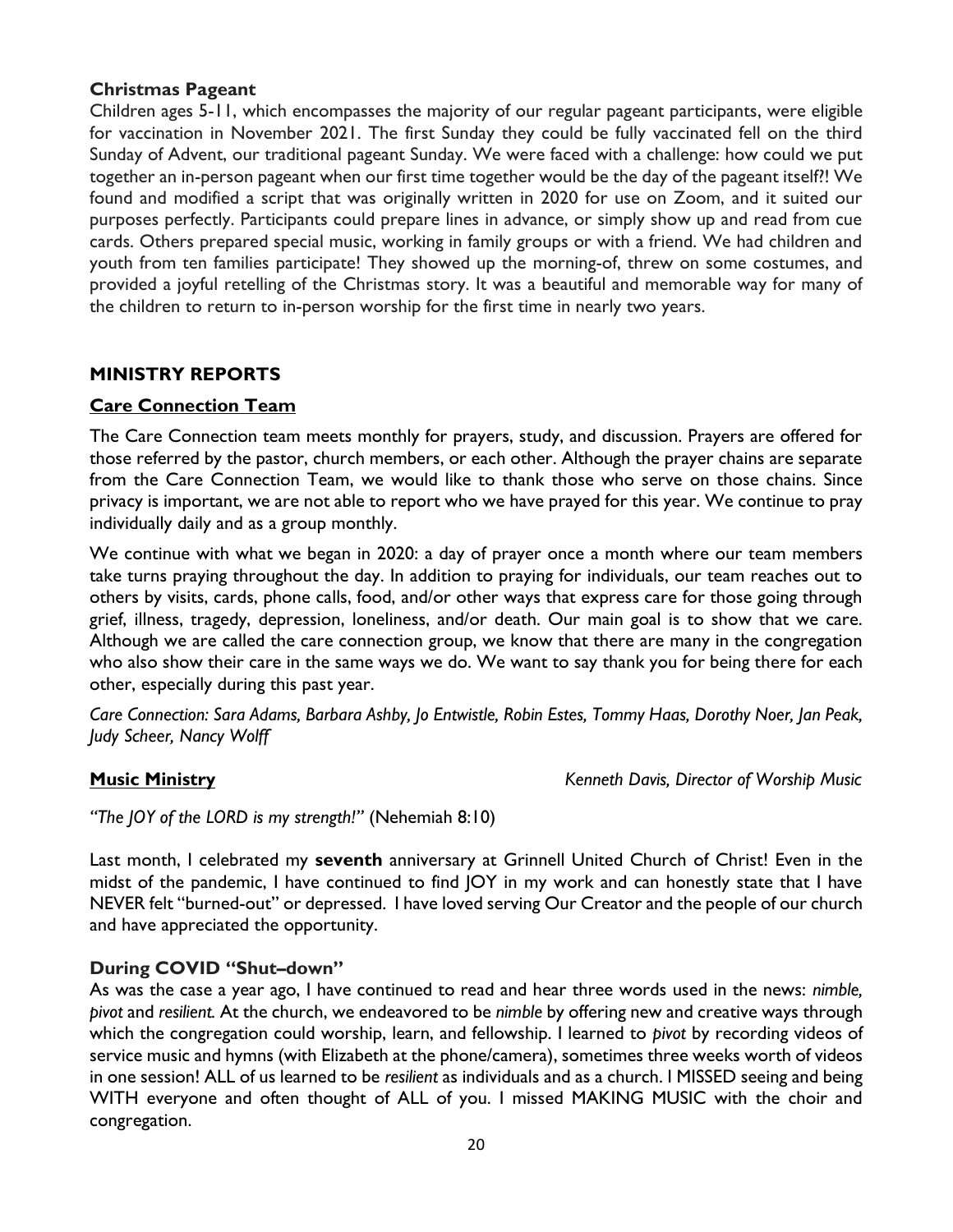### **After Resumption of In–person Worship**

With the resumption of in-person worship on Pentecost Sunday, May 23, we were faced with a new challenge: it was **not** safe for our Sanctuary Choir to gather for rehearsals and sing in worship. The choir has been on *hiatus* since March 8, 2020. We have greatly missed the choir's musical offerings and I have missed BEING WITH the choir members in weekly rehearsals and Sunday services. Since May 23, we have *pivoted* our music ministry by enlisting vocal and/or instrumental soloists, small vocal ensembles (5-8 participants), and small handbell ensembles (4-5 participants) performing, sociallydistanced from each other, in the balcony. As of this writing, I am pleased and proud to report that **32**  children, youth, and adults have served in worship music leadership. We are very grateful to them and we anticipate continuing this endeavor in the coming months.

### **Looking Ahead**

I have been thinking for several years about retiring and moving back to my hometown in Bloomington, Illinois. The pandemic has delayed this process by two years. I am ready at a moment's notice to buy a small bungalow there; however, the houses are selling so quickly that I can't "get my foot in the door" to make an offer. In the meantime, I am still happy to continue in my role at the church as long as I am needed. Plans are for a task-force or small committee or consultant to examine and analyze the future direction of our music ministry. I shall be happy to share and assist in any way that I can. I am eagerly looking forward to the future as we continue to seek new and creative ways to engage our congregation in music ministry opportunities. Thanks for your participation, encouragement, friendship, and support!

We began 2021 worshiping on Zoom with help from the following Tech Team members: Barbara and John Ashby, David Eberbach, Ross Haenfler, Josh Sandquist. The team alternated volunteering on Sundays, helping co-host with Elizabeth to make sure Zoom Worship ran smoothly. In June, Dave and Josh implemented a live-stream option for our in-house worship services so that members could opt to worship from home. The church was able to purchase equipment for this endeavor using Grace Abounds: Accessibility and Welcome donations. The church now offers an accessible hybrid format that allows more people to participate in worship, either in-house, from home, or while traveling. Thank you Tech Team!

### **Worship Host Ministry** *Elizabeth Haas, Church Administrator*

We began 2021 worshiping on Zoom and moved to in-house worship in June with help from the following worship hosts: JoAnn Britton, Jeananne Schild, and Nancy E. Brown. Elizabeth easily recruited liturgists for both Zoom and in-house worship throughout the year. Thanks to everyone who helped make worship meaningful this year!

### **Tech Team Ministry** *Elizabeth Haas, Church Administrator*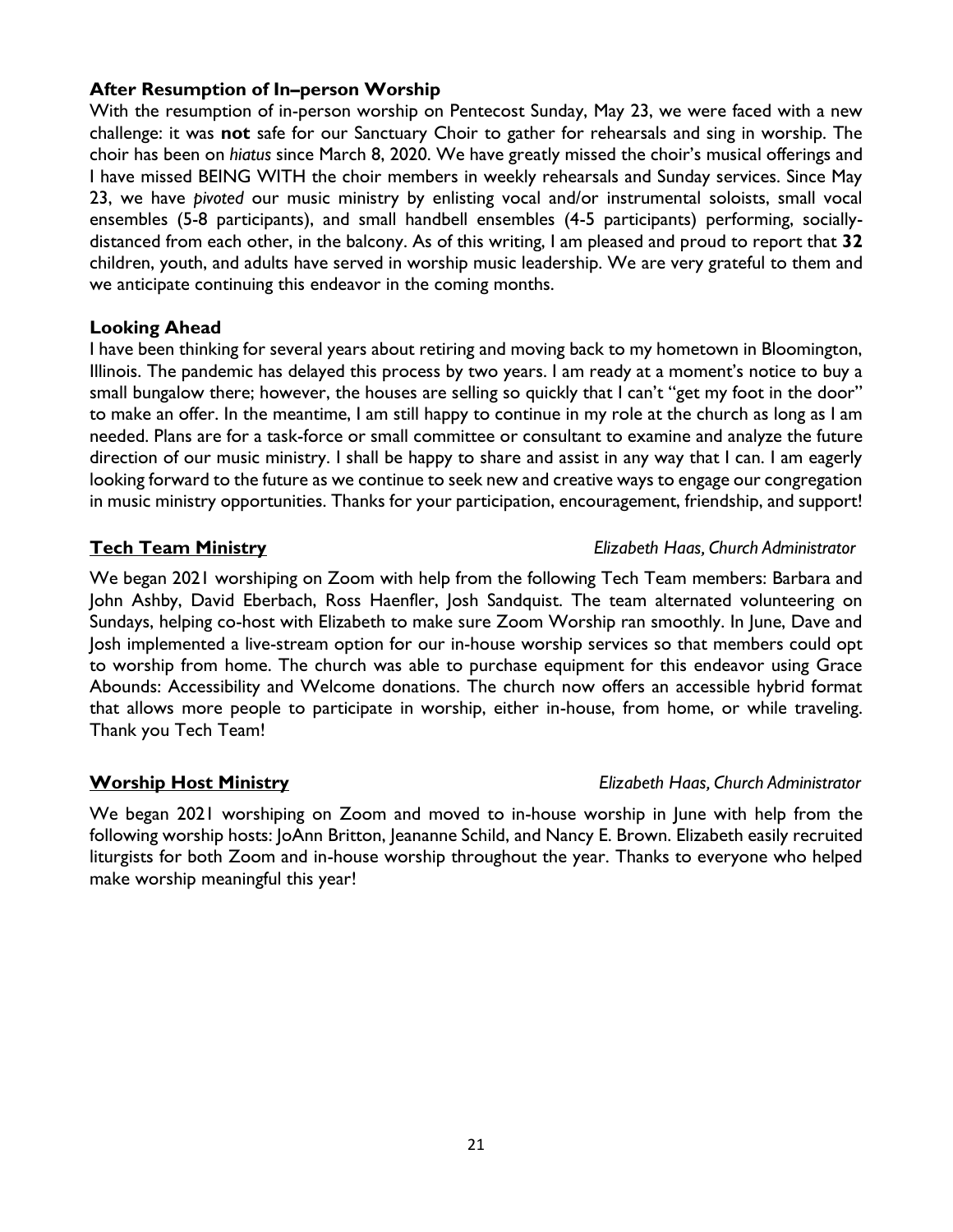### **UCC COMMUNITY PRESCHOOL REPORT** *Jeananne Schild, Church Representative*

### **Preschool Board Membership:**

Church Representatives: JoAnn Britton, Jeananne Schild (treasurer) In-home Day Care Representatives: Heidi Campbell, Tricia Eastwood Parent Representatives: Stacey Coleman (president), Tiffany Criswell (secretary), Josh Sebring, Chelsey Owens, Molly Richmond, Lisha Marsh

### **Teachers:**

Kelli Johnson, Director and Lead Teacher Wendy Kramer and Jennifer Gnau, Assistant Teachers In addition, Grinnell College provides funding for two college students to serve as assistants in the classroom on a part time basis. The board and our teachers are very grateful for this support.

### **Enrollment:**

For the 2021-22 school year enrollment is as follows:

- 21 children who are 4 years old
- 24 children who are 3 years old

### **Response to the Pandemic:**

Our preschool teachers have been in constant communication with the G-N School District and have followed their directives for all safety measures. As of this date (1/13/22) there have been no school closures this school year due to the pandemic.

The preschool teachers follow guidance from the school district in order to provide the safest environment possible, including the purchase of plexiglass dividers for the student tables and an air purifier system. To the extent possible, students learn in very small groups and weather permitting spend learning time on the playground. Our preschool has a relatively small number of children present in the church building at any given time (about 18) and the teachers follow a protocol for airing and disinfecting the classroom after each class. All of this has contributed to a safe learning environment this year.

This has been another stressful school year but the board has been grateful for the dedication of our teachers who have put their safety and that of their families at some risk in order to provide the best learning possible for our students. All three teachers became fully vaccinated as soon as it was possible and none has missed school due to Covid. To date, there have been two preschool children who tested positive and remained at home for the required quarantine period.

### **Funding:**

The UCC Preschool is a subrecipient of a state grant, awarded to the G-N school district for the purpose of providing free preschool for children eligible for kindergarten the following year. For those students not eligible for the grant, tuition of \$80-85 per month is paid either by families or for those who qualify through funds administered by the Greater Poweshiek County Foundation or the Outreach Board of our church.

The preschool is licensed and inspected both by the Iowa Department of Human Services and the Department of Education. The school is evaluated using the ECERS (Early Childhood Environment Rating Scale). Consistently the preschool receives the highest rating possible (5 stars) and receives \$1000 from the state as a result.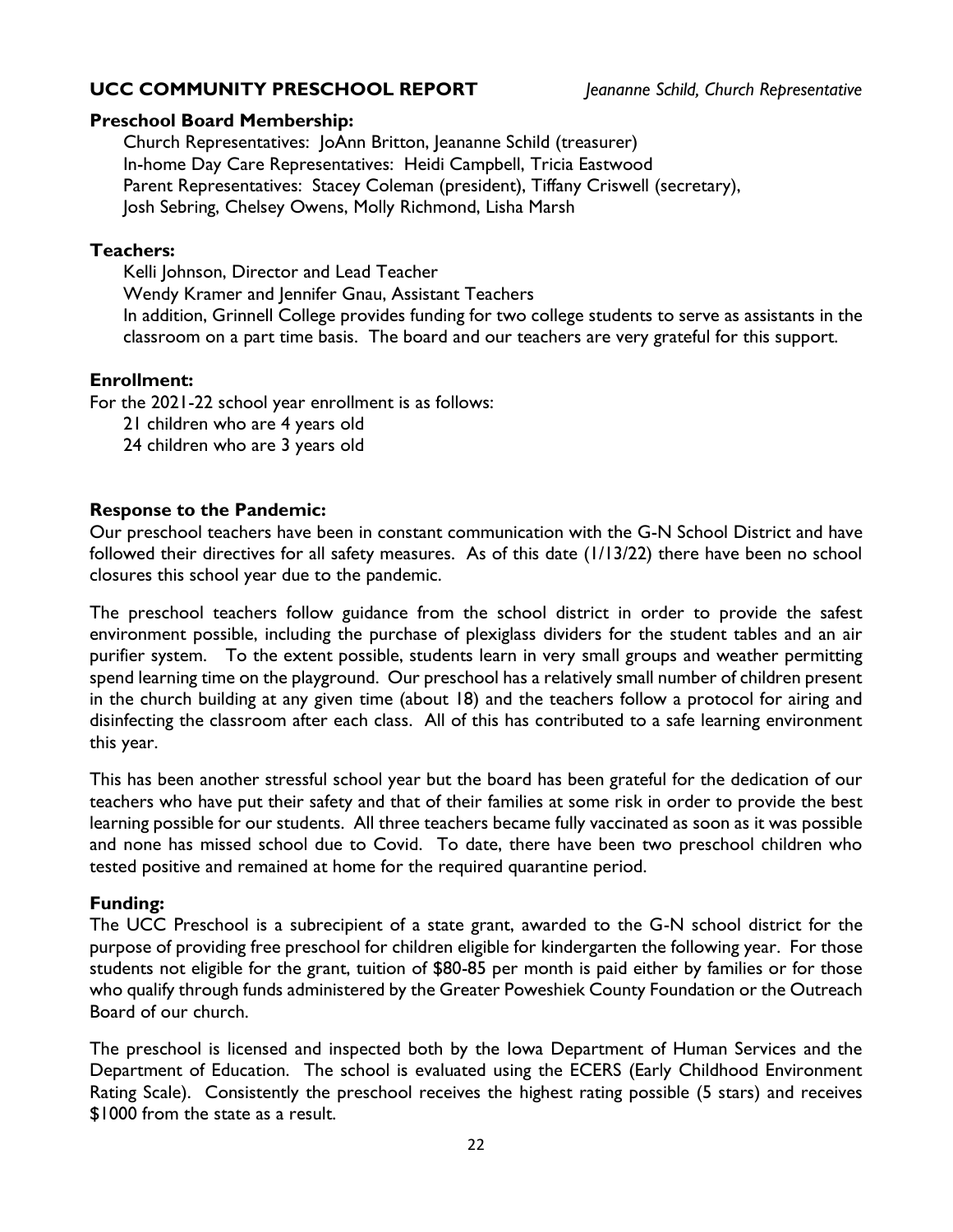### **Church Support:**

Student fees pay for teacher salaries and basic supplies. The classroom space and utilities are paid by the church. In addition, the Church Administrator provides almost daily service to the preschool in countless ways but including bookkeeping services. Pastor Jessica has welcomed the preschool teachers as part of the church staff. The Outreach Board remains a source of support when needed and this year contributed \$100 to buy books as Christmas gifts for the children.

This past year the preschool end of year and Christmas programs have been held in the sanctuary of the church as opposed to Fellowship Hall to allow for more spacing among family groups. While the change was made because of Covid concerns, feedback from parents and teachers indicate that subject to approval of the Governing Board, preschool performances will continue to be held in the sanctuary. Families can be seated comfortably and have a good view of their children as they perform.

This year marks the 59<sup>th</sup> year that the UCC Preschool has been in continuous operation including through the unprecedented challenges of the past two years. Historically and currently, the preschool depends upon the gifts of time, talent, and money of church members in order to provide quality education to children in our community.